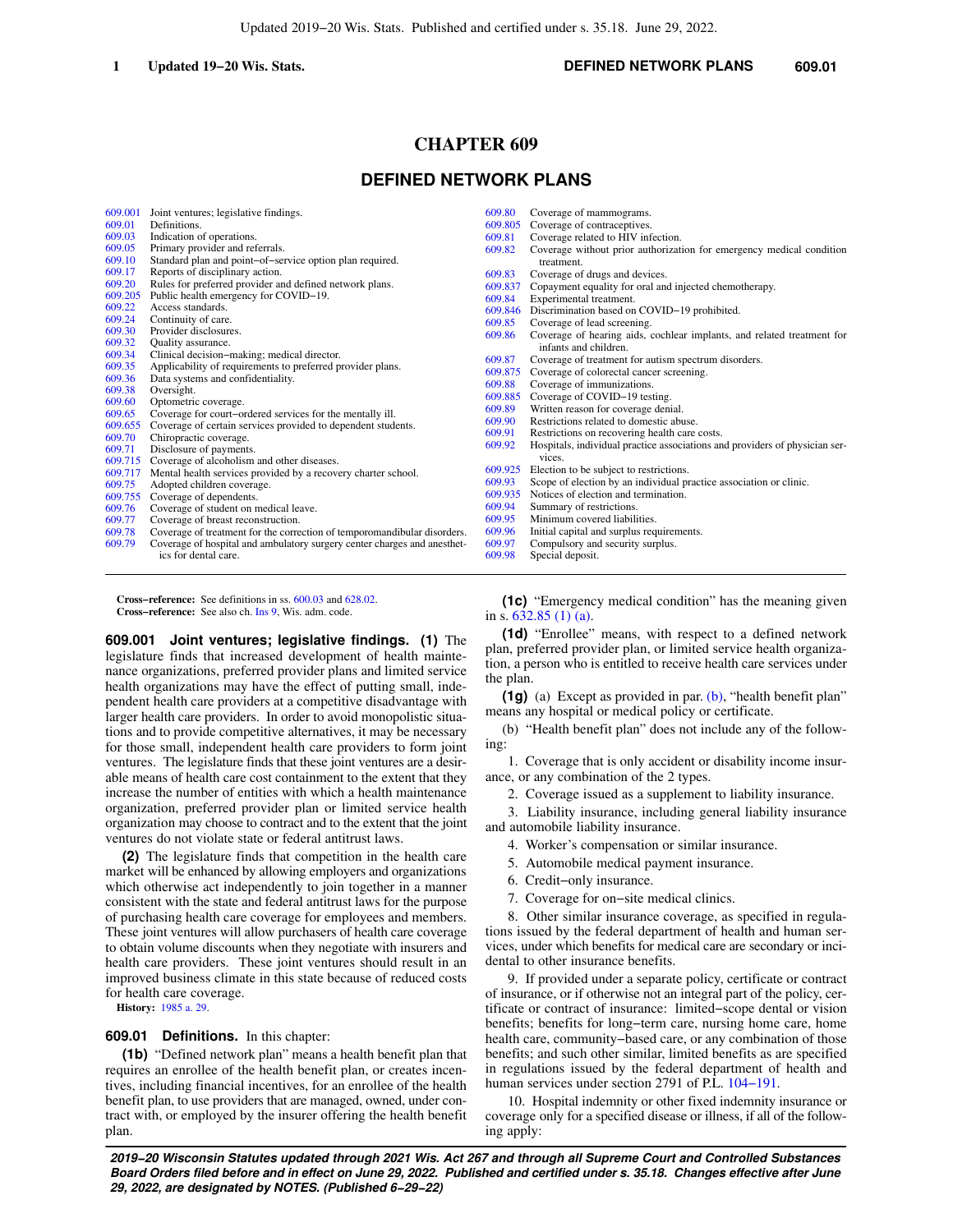## **609.01 DEFINED NETWORK PLANS Updated 19−20 Wis. Stats. 2**

a. The benefits are provided under a separate policy, certificate or contract of insurance.

b. There is no coordination between the provision of such benefits and any exclusion of benefits under any group health plan maintained by the same plan sponsor.

c. Such benefits are paid with respect to an event without regard to whether benefits are provided with respect to such an event under any group health plan maintained by the same plan sponsor.

11. Other insurance exempted by rule of the commissioner.

**(1j)** "Health care costs" means consideration for the provision of health care, including consideration for services, equipment, supplies and drugs.

**(1m)** "Health care plan" has the meaning given under s. [628.36 \(2\) \(a\) 1.](https://docs.legis.wisconsin.gov/document/statutes/628.36(2)(a)1.)

**(2)** "Health maintenance organization" means a health care plan offered by an organization established under ch. [185](https://docs.legis.wisconsin.gov/document/statutes/ch.%20185) or [193,](https://docs.legis.wisconsin.gov/document/statutes/ch.%20193) [611](https://docs.legis.wisconsin.gov/document/statutes/ch.%20611), [613](https://docs.legis.wisconsin.gov/document/statutes/ch.%20613) or [614](https://docs.legis.wisconsin.gov/document/statutes/ch.%20614) or issued a certificate of authority under ch. [618](https://docs.legis.wisconsin.gov/document/statutes/ch.%20618) that makes available to its enrollees, in consideration for predetermined periodic fixed payments, comprehensive health care services performed by providers participating in the plan.

**(3)** "Limited service health organization" means a health care plan offered by an organization established under ch. [185](https://docs.legis.wisconsin.gov/document/statutes/ch.%20185), [611,](https://docs.legis.wisconsin.gov/document/statutes/ch.%20611) [613](https://docs.legis.wisconsin.gov/document/statutes/ch.%20613) or [614](https://docs.legis.wisconsin.gov/document/statutes/ch.%20614) or issued a certificate of authority under ch. [618](https://docs.legis.wisconsin.gov/document/statutes/ch.%20618) that makes available to its enrollees, in consideration for predetermined periodic fixed payments, a limited range of health care services performed by providers participating in the plan.

**(3m)** "Participating" means, with respect to a physician or other provider, under contract with a defined network plan, preferred provider plan, or limited service health organization to provide health care services, items or supplies to enrollees of the defined network plan, preferred provider plan, or limited service health organization.

**(3r)** "Physician" has the meaning given in s. [448.01 \(5\).](https://docs.legis.wisconsin.gov/document/statutes/448.01(5))

**(4)** "Preferred provider plan" means a health care plan offered by an organization established under ch. [185](https://docs.legis.wisconsin.gov/document/statutes/ch.%20185), [193,](https://docs.legis.wisconsin.gov/document/statutes/ch.%20193) [611,](https://docs.legis.wisconsin.gov/document/statutes/ch.%20611) [613](https://docs.legis.wisconsin.gov/document/statutes/ch.%20613), or [614](https://docs.legis.wisconsin.gov/document/statutes/ch.%20614) or issued a certificate of authority under ch. [618](https://docs.legis.wisconsin.gov/document/statutes/ch.%20618) that makes available to its enrollees, without referral and for consideration other than predetermined periodic fixed payments, coverage of either comprehensive health care services or a limited range of health care services, regardless of whether the health care services are performed by participating or nonparticipating providers.

**(4m)** "Primary care physician" means a physician specializing in family medical practice, general internal medicine or pediatrics.

**(5)** "Primary provider" means a participating primary care physician, or other participating provider authorized by the defined network plan, preferred provider plan, or limited service health organization to serve as a primary provider, who coordinates and may provide ongoing care to an enrollee.

**(5m)** "Provider" means a health care professional, a health care facility or a health care service or organization.

**(7)** "Standard plan" means a health care plan other than a health maintenance organization or a preferred provider plan.

**History:** [1985 a. 29;](https://docs.legis.wisconsin.gov/document/acts/1985/29) [1989 a. 23](https://docs.legis.wisconsin.gov/document/acts/1989/23); [1997 a. 237;](https://docs.legis.wisconsin.gov/document/acts/1997/237) [2001 a. 16](https://docs.legis.wisconsin.gov/document/acts/2001/16); [2005 a. 441](https://docs.legis.wisconsin.gov/document/acts/2005/441) ss. [107,](https://docs.legis.wisconsin.gov/document/acts/2005/441,%20s.%20107) [108](https://docs.legis.wisconsin.gov/document/acts/2005/441,%20s.%20108); [2007 a. 96](https://docs.legis.wisconsin.gov/document/acts/2007/96). Under this section, an HMO enrollee has no personal liability for the costs of cov-

ered health care received. A hospital only has recourse against the HMO and may not assert its lien rights under this section against insurance proceeds paid by a tortfea-sor's insurer to the HMO enrollee. Dorr v. Sacred Heart Hospital, [228 Wis. 2d 425](https://docs.legis.wisconsin.gov/document/courts/228%20Wis.%202d%20425), [597 N.W.2d 462](https://docs.legis.wisconsin.gov/document/courts/597%20N.W.2d%20462) (Ct. App. 1999), [98−1772](https://docs.legis.wisconsin.gov/document/wicourtofappeals/98-1772).

Sections 609.01 and 609.91 do not prohibit HMOs from asserting contractual subrogation rights with respect to actual medical expenses incurred by an HMO for medi-cal care covered by the HMO's contract with an enrollee. Sub. (2) says that an HMO is an entity that makes available to its enrollees, in consideration for predetermined periodic fixed payments, comprehensive health care services but does not put in place a general limitation on all sources of funds available to HMOs. Torres v. Dean Health Plan, Inc. [2005 WI App 89](https://docs.legis.wisconsin.gov/document/courts/2005%20WI%20App%2089), [282 Wis. 2d 725](https://docs.legis.wisconsin.gov/document/courts/282%20Wis.%202d%20725), [698 N.W.2d 107,](https://docs.legis.wisconsin.gov/document/courts/698%20N.W.2d%20107) [03−3274.](https://docs.legis.wisconsin.gov/document/wicourtofappeals/03-3274)

**609.03 Indication of operations. (1)** CERTIFICATE OF AUTHORITY. An insurer may apply to the commissioner for a new or amended certificate of authority that limits the insurer to engaging in only the types of insurance business described in sub. [\(3\).](https://docs.legis.wisconsin.gov/document/statutes/609.03(3))

**(2)** STATEMENT OF OPERATIONS. If an insurer is a cooperative association organized under ss. [185.981](https://docs.legis.wisconsin.gov/document/statutes/185.981) to [185.985](https://docs.legis.wisconsin.gov/document/statutes/185.985), the insurer may apply to the commissioner for a statement of operations that limits the insurer to engaging in only the types of insurance business described in sub. [\(3\).](https://docs.legis.wisconsin.gov/document/statutes/609.03(3))

**(3)** RESTRICTIONS ON OPERATIONS. (a) An insurer that has a new or amended certificate of authority under sub. [\(1\)](https://docs.legis.wisconsin.gov/document/statutes/609.03(1)) or a statement of operations under sub. [\(2\)](https://docs.legis.wisconsin.gov/document/statutes/609.03(2)) may engage in only the following types of insurance business:

1. As a health maintenance organization.

2. As a limited service health organization.

3. In other insurance business that is immaterial in relation to, or incidental to, the insurer's business under subd. [1.](https://docs.legis.wisconsin.gov/document/statutes/609.03(3)(a)1.) or [2.](https://docs.legis.wisconsin.gov/document/statutes/609.03(3)(a)2.)

(b) The commissioner may, by rule, define "immaterial" or "incidental", or both, for purposes of par. [\(a\) 3.](https://docs.legis.wisconsin.gov/document/statutes/609.03(3)(a)3.) as a percentage of premiums, except the percentage may not exceed 10 percent of the total premiums written by the insurer.

**(4)** REMOVING RESTRICTIONS. An amendment to a certificate of authority or statement of operations that removes the limitation imposed under this section is not effective unless the insurer, on the effective date of the amendment, complies with the capital, surplus and other requirements applicable to the insurer under chs. [600](https://docs.legis.wisconsin.gov/document/statutes/ch.%20600) to [645.](https://docs.legis.wisconsin.gov/document/statutes/ch.%20645)

**History:** [1989 a. 23](https://docs.legis.wisconsin.gov/document/acts/1989/23).

**Cross−reference:** See also s. [Ins 9.12](https://docs.legis.wisconsin.gov/document/administrativecode/Ins%209.12), Wis. adm. code.

**609.05 Primary provider and referrals. (1)** Except as provided in subs. [\(2\)](https://docs.legis.wisconsin.gov/document/statutes/609.05(2)) and [\(3\),](https://docs.legis.wisconsin.gov/document/statutes/609.05(3)) a limited service health organization, preferred provider plan, or defined network plan shall permit its enrollees to choose freely among participating providers.

**(2)** Subject to s. [609.22 \(4\)](https://docs.legis.wisconsin.gov/document/statutes/609.22(4)) and [\(4m\),](https://docs.legis.wisconsin.gov/document/statutes/609.22(4m)) a limited service health organization, preferred provider plan, or defined network plan may require an enrollee to designate a primary provider and to obtain health care services from the primary provider when reasonably possible.

**(3)** Except as provided in ss. [609.22 \(4m\),](https://docs.legis.wisconsin.gov/document/statutes/609.22(4m)) [609.65,](https://docs.legis.wisconsin.gov/document/statutes/609.65) and [609.655](https://docs.legis.wisconsin.gov/document/statutes/609.655), a limited service health organization, preferred provider plan, or defined network plan may require an enrollee to obtain a referral from the primary provider designated under sub. [\(2\)](https://docs.legis.wisconsin.gov/document/statutes/609.05(2)) to another participating provider prior to obtaining health care services from that participating provider.

**History:** [1985 a. 29](https://docs.legis.wisconsin.gov/document/acts/1985/29); [1987 a. 366;](https://docs.legis.wisconsin.gov/document/acts/1987/366) [1989 a. 121](https://docs.legis.wisconsin.gov/document/acts/1989/121); [1997 a. 237;](https://docs.legis.wisconsin.gov/document/acts/1997/237) [1999 a. 9](https://docs.legis.wisconsin.gov/document/acts/1999/9); [2001 a. 16](https://docs.legis.wisconsin.gov/document/acts/2001/16).

**609.10 Standard plan and point−of−service option plan required. (1)** (ac) In this section, "point−of−service option plan" means a health maintenance organization or preferred provider plan that permits an enrollee to obtain covered health care services from a provider that is not a participating provider of the health maintenance organization or preferred provider plan under all of the following conditions:

1. The nonparticipating provider holds a license or certificate that authorizes or qualifies the provider to provide the health care services.

2. The health maintenance organization or preferred provider plan is required to pay the nonparticipating provider only the amount that the health maintenance organization or preferred provider plan would pay a participating provider for those health care services.

3. The enrollee is responsible for any additional costs or charges related to the coverage.

(am) Except as provided in subs.  $(2)$  to  $(4)$ , an employer that offers any of its employees a health maintenance organization or a preferred provider plan that provides comprehensive health care services shall also offer the employees a standard plan that provides at least substantially equivalent coverage of health care expenses and a point−of−service option plan, as provided in pars. [\(b\)](https://docs.legis.wisconsin.gov/document/statutes/609.10(1)(b)) and [\(c\)](https://docs.legis.wisconsin.gov/document/statutes/609.10(1)(c)).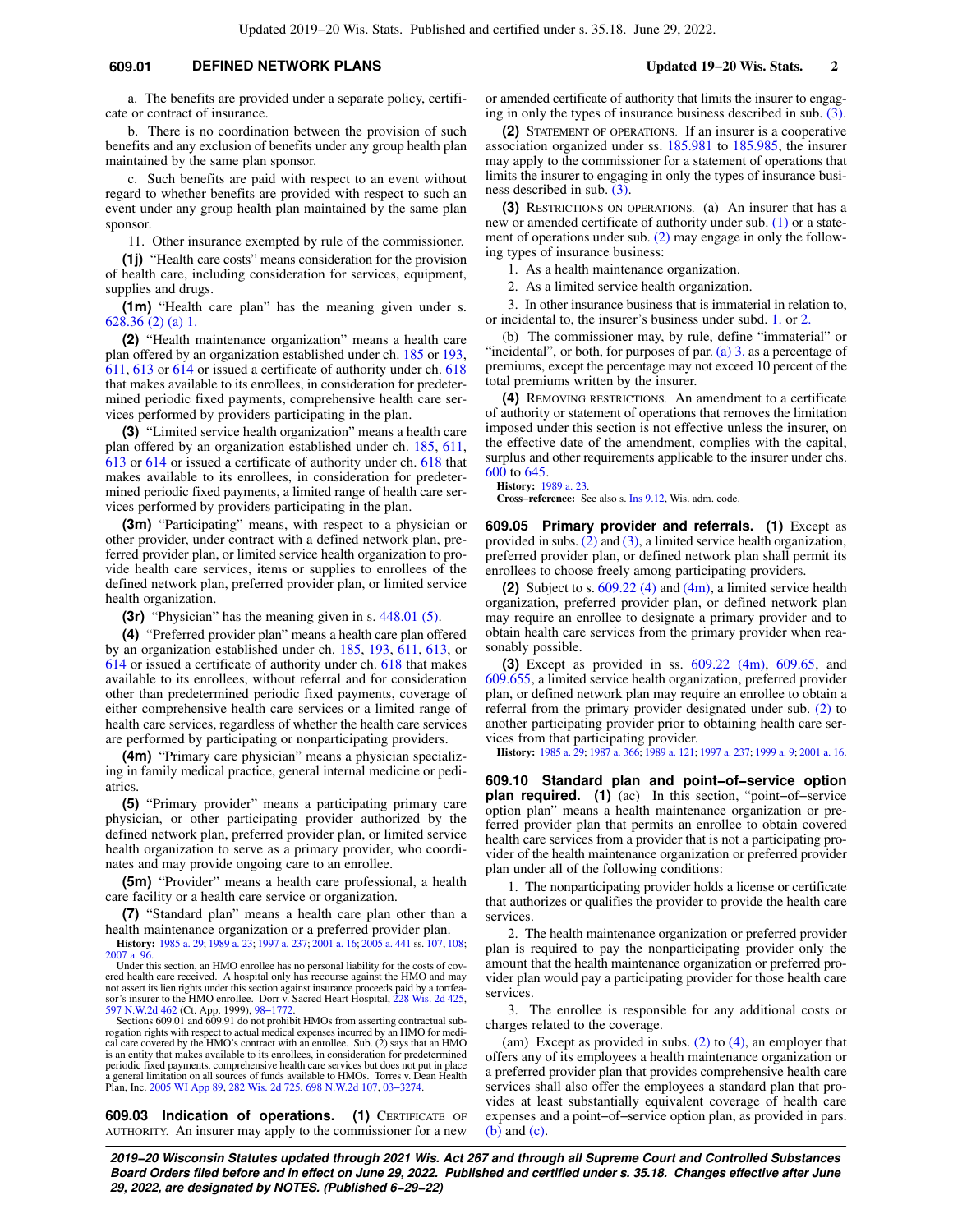(b) At least once annually, the employer shall provide the employees the opportunity to enroll in the health care plans under par. [\(am\)](https://docs.legis.wisconsin.gov/document/statutes/609.10(1)(am)).

(c) The employer shall provide the employees adequate notice of the opportunity to enroll in the health care plans under par. [\(am\)](https://docs.legis.wisconsin.gov/document/statutes/609.10(1)(am)) and shall provide the employees complete and understandable information concerning the differences among the health maintenance organization or preferred provider plan, the standard plan and the point−of−service option plan.

**(2)** If, after providing an opportunity to enroll under sub. [\(1\)](https://docs.legis.wisconsin.gov/document/statutes/609.10(1)(b)) [\(b\)](https://docs.legis.wisconsin.gov/document/statutes/609.10(1)(b)) and the notice and information under sub.  $(1)$  (c), fewer than 25 employees indicate that they wish to enroll in the standard plan under sub. [\(1\) \(am\),](https://docs.legis.wisconsin.gov/document/statutes/609.10(1)(am)) the employer need not offer the standard plan on that occasion.

**(3)** Subsection [\(1\)](https://docs.legis.wisconsin.gov/document/statutes/609.10(1)) does not apply to an employer that does any of the following:

(a) Employs fewer than 25 full−time employees.

(b) Offers its employees a health maintenance organization or a preferred provider plan only through an insurer that is a cooperative association organized under ss. [185.981](https://docs.legis.wisconsin.gov/document/statutes/185.981) to [185.985](https://docs.legis.wisconsin.gov/document/statutes/185.985) or only through an insurer that is restricted under s. [609.03 \(3\)](https://docs.legis.wisconsin.gov/document/statutes/609.03(3)).

**(4)** Nothing in sub. [\(1\)](https://docs.legis.wisconsin.gov/document/statutes/609.10(1)) requires an employer to offer a particular health care plan to an employee if the health care plan determines that the employee does not meet reasonable medical underwriting standards of the health care plan.

**(5)** The commissioner may establish by rule standards in addition to any established under s. [609.20](https://docs.legis.wisconsin.gov/document/statutes/609.20) for what constitutes adequate notice and complete and understandable information under sub. [\(1\) \(c\).](https://docs.legis.wisconsin.gov/document/statutes/609.10(1)(c))

**(6)** The commissioner shall promulgate rules necessary for the administration of the requirement to offer point−of−service option plans under sub. [\(1\) \(am\)](https://docs.legis.wisconsin.gov/document/statutes/609.10(1)(am)).

**History:** [1985 a. 29;](https://docs.legis.wisconsin.gov/document/acts/1985/29) [1997 a. 237;](https://docs.legis.wisconsin.gov/document/acts/1997/237) [1999 a. 9](https://docs.legis.wisconsin.gov/document/acts/1999/9); [2001 a. 16](https://docs.legis.wisconsin.gov/document/acts/2001/16).

**609.17 Reports of disciplinary action.** Every limited service health organization, preferred provider plan, and defined network plan shall notify the medical examining board or appropriate affiliated credentialing board attached to the medical examining board of any disciplinary action taken against a participating provider who holds a license or certificate granted by the board or affiliated credentialing board.

**History:** [1985 a. 340](https://docs.legis.wisconsin.gov/document/acts/1985/340); [1993 a. 107](https://docs.legis.wisconsin.gov/document/acts/1993/107); [1997 a. 237;](https://docs.legis.wisconsin.gov/document/acts/1997/237) [2001 a. 16.](https://docs.legis.wisconsin.gov/document/acts/2001/16)

**609.20 Rules for preferred provider and defined network plans. (1m)** The commissioner may promulgate rules relating to preferred provider plans and defined network plans for any of the following purposes, as appropriate:

(a) To ensure that enrollees are not forced to travel excessive distances to receive health care services.

(b) To ensure that the continuity of patient care for enrollees meets the requirements under s. [609.24.](https://docs.legis.wisconsin.gov/document/statutes/609.24)

(c) To define substantially equivalent coverage of health care expenses for purposes of s. [609.10 \(1\) \(am\).](https://docs.legis.wisconsin.gov/document/statutes/609.10(1)(am))

(d) To ensure that employees offered a health maintenance organization or a preferred provider plan that provides compre-hensive services under s. [609.10 \(1\) \(am\)](https://docs.legis.wisconsin.gov/document/statutes/609.10(1)(am)) are given adequate notice of the opportunity to enroll, as well as complete and understandable information under s.  $609.10(1)(c)$  concerning the differences among the health maintenance organization or preferred provider plan, the standard plan and the point−of−service option plan, as defined in s.  $609.10(1)(ac)$ , including differences among providers available and differences resulting from special limitations or requirements imposed by an institutional provider because of its affiliation with a religious organization.

**(2m)** Any rule promulgated under this chapter shall recognize the differences between preferred provider plans and other types of defined network plans, take into account the fact that preferred provider plans provide coverage for the services of nonparticipating providers, and be appropriate to the type of plan to which the rule applies.

**History:** [1985 a. 29](https://docs.legis.wisconsin.gov/document/acts/1985/29); [1997 a. 237;](https://docs.legis.wisconsin.gov/document/acts/1997/237) [1999 a. 9](https://docs.legis.wisconsin.gov/document/acts/1999/9); [2001 a. 16.](https://docs.legis.wisconsin.gov/document/acts/2001/16)

**609.205 Public health emergency for COVID−19. (1)** In this section, "COVID−19" means an infection caused by the SARS−CoV−2 coronavirus.

**(2)** All of the following apply to a defined network plan or preferred provider plan during the state of emergency related to public health declared under s. [323.10](https://docs.legis.wisconsin.gov/document/statutes/323.10) on March 12, 2020, by executive order 72, and for the 60 days following the date that the state of emergency terminates:

(a) The plan may not require an enrollee to pay, including cost sharing, for a service, treatment, or supply provided by a provider that is not a participating provider in the plan's network of providers more than the enrollee would pay if the service, treatment, or supply is provided by a provider that is a participating provider. This subsection applies to any service, treatment, or supply that is related to diagnosis or treatment for COVID–19 and to any service, treatment, or supply that is provided by a provider that is not a participating provider because a participating provider is unavailable due to the public health emergency.

(b) The plan shall reimburse a provider that is not a participating provider for a service, treatment, or supply provided under the circumstances described under par. [\(a\)](https://docs.legis.wisconsin.gov/document/statutes/609.205(2)(a)) at 225 percent of the rate the federal Medicare program reimburses the provider for the same or a similar service, treatment, or supply in the same geographic area.

**(3)** During the state of emergency related to public health declared under s. [323.10](https://docs.legis.wisconsin.gov/document/statutes/323.10) on March 12, 2020, by executive order 72, and for the 60 days following the date that the state of emergency terminates, all of the following apply to any health care provider or health care facility that provides a service, treatment, or supply to an enrollee of a defined network plan or preferred provider plan but is not a participating provider of that plan:

(a) The health care provider or facility shall accept as payment in full any payment by a defined network plan or preferred provider plan that is at least 225 percent of the rate the federal Medicare program reimburses the provider for the same or a similar service, treatment, or supply in the same geographic area.

(b) The health care provider or facility may not charge the enrollee for the service, treatment, or supply an amount that exceeds the amount the provider or facility is reimbursed by the defined network plan or preferred provider plan.

**(4)** The commissioner may promulgate any rules necessary to implement this section.

**History:** [2019 a. 185.](https://docs.legis.wisconsin.gov/document/acts/2019/185)

**609.22 Access standards. (1)** PROVIDERS. A defined network plan shall include a sufficient number, and sufficient types, of qualified providers to meet the anticipated needs of its enrollees, with respect to covered benefits, as appropriate to the type of plan and consistent with normal practices and standards in the geographic area.

**(2)** ADEQUATE CHOICE. A defined network plan that is not a preferred provider plan shall ensure that, with respect to covered benefits, each enrollee has adequate choice among participating providers and that the providers are accessible and qualified.

**(3)** PRIMARY PROVIDER SELECTION. A defined network plan that is not a preferred provider plan shall permit each enrollee to select his or her own primary provider from a list of participating primary care physicians and any other participating providers that are authorized by the defined network plan to serve as primary providers. The list shall be updated on an ongoing basis and shall include a sufficient number of primary care physicians and any other participating providers authorized by the plan to serve as primary providers who are accepting new enrollees.

**(4)** SPECIALIST PROVIDERS. (a) 1. If a defined network plan that is not a preferred provider plan requires a referral to a special-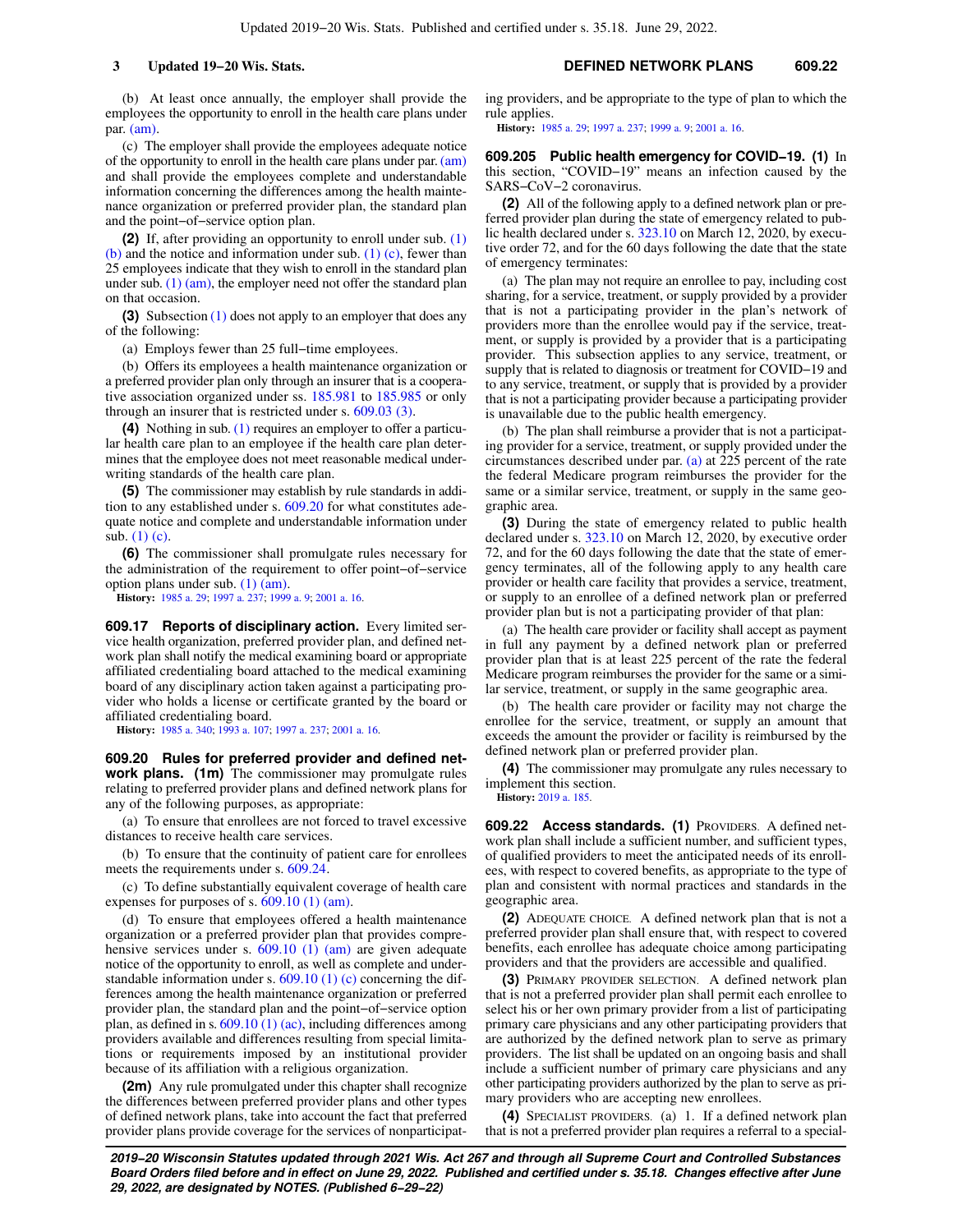### **609.22 DEFINED NETWORK PLANS Updated 19−20 Wis. Stats. 4**

ist for coverage of specialist services, the defined network plan that is not a preferred provider plan shall establish a procedure by which an enrollee may apply for a standing referral to a specialist. The procedure must specify the criteria and conditions that must be met in order for an enrollee to obtain a standing referral.

2. A defined network plan that is not a preferred provider plan may require the enrollee's primary provider to remain responsible for coordinating the care of an enrollee who receives a standing referral to a specialist. A defined network plan that is not a preferred provider plan may restrict the specialist from making any secondary referrals without prior approval by the enrollee's primary provider. If an enrollee requests primary care services from a specialist to whom the enrollee has a standing referral, the specialist, in agreement with the enrollee and the enrollee's primary provider, may provide primary care services to the enrollee in accordance with procedures established by the defined network plan that is not a preferred provider plan.

3. A defined network plan that is not a preferred provider plan must include information regarding referral procedures in policies or certificates provided to enrollees and must provide such information to an enrollee or prospective enrollee upon request.

**(4m)** OBSTETRIC AND GYNECOLOGIC SERVICES. (a) A defined network plan that provides coverage of obstetric or gynecologic services may not require a female enrollee of the defined network plan to obtain a referral for covered obstetric or gynecologic benefits provided by a participating provider who is a physician licensed under ch. [448](https://docs.legis.wisconsin.gov/document/statutes/ch.%20448) and who specializes in obstetrics and gynecology, regardless of whether the participating provider is the enrollee's primary provider. Notwithstanding sub. [\(4\)](https://docs.legis.wisconsin.gov/document/statutes/609.22(4)), the defined network plan may not require the enrollee to obtain a standing referral under the procedure established under sub. [\(4\)](https://docs.legis.wisconsin.gov/document/statutes/609.22(4)(a)) [\(a\)](https://docs.legis.wisconsin.gov/document/statutes/609.22(4)(a)) for covered obstetric or gynecologic benefits.

(b) A defined network plan under par. [\(a\)](https://docs.legis.wisconsin.gov/document/statutes/609.22(4m)(a)) may not do any of the following:

1. Penalize or restrict the coverage of a female enrollee on account of her having obtained obstetric or gynecologic services in the manner provided under par. [\(a\).](https://docs.legis.wisconsin.gov/document/statutes/609.22(4m)(a))

2. Penalize or restrict the contract of a participating provider on account of his or her having provided obstetric or gynecologic services in the manner provided under par. [\(a\)](https://docs.legis.wisconsin.gov/document/statutes/609.22(4m)(a)).

(c) A defined network plan under par. [\(a\)](https://docs.legis.wisconsin.gov/document/statutes/609.22(4m)(a)) shall provide written notice of the requirement under par. [\(a\)](https://docs.legis.wisconsin.gov/document/statutes/609.22(4m)(a)) in every policy or group certificate issued by the defined network plan.

**(5)** SECOND OPINIONS. A defined network plan shall provide an enrollee with coverage for a 2nd opinion from another participating provider.

**(6)** EMERGENCY CARE. Notwithstanding s. [632.85](https://docs.legis.wisconsin.gov/document/statutes/632.85), if a defined network plan provides coverage of emergency services, with respect to covered benefits, the defined network plan shall do all of the following:

(a) Cover emergency medical services for which coverage is provided under the plan and that are obtained without prior authorization for the treatment of an emergency medical condition.

(b) Cover emergency medical services or urgent care for which coverage is provided under the plan and that is provided to an individual who has coverage under the plan as a dependent child and who is a full−time student attending school outside of the geographic service area of the plan.

**(7)** TELEPHONE ACCESS. A defined network plan that is not a preferred provider plan shall provide telephone access for sufficient time during business and evening hours to ensure that enrollees have adequate access to routine health care services for which coverage is provided under the plan. A defined network plan that is not a preferred provider plan shall provide 24−hour telephone access to the plan or to a participating provider for emergency care, or authorization for care, for which coverage is provided under the plan.

**(8)** ACCESS PLAN FOR CERTAIN ENROLLEES. A defined network plan shall develop an access plan to meet the needs, with respect to covered benefits, of its enrollees who are members of underserved populations. If a significant number of enrollees of the plan customarily use languages other than English, the defined network plan shall provide access to translation services fluent in those languages to the greatest extent possible.

**History:** [1997 a. 237;](https://docs.legis.wisconsin.gov/document/acts/1997/237) [1999 a. 9](https://docs.legis.wisconsin.gov/document/acts/1999/9); [2001 a. 16](https://docs.legis.wisconsin.gov/document/acts/2001/16).

**Cross−reference:** See also s. [Ins 9.38](https://docs.legis.wisconsin.gov/document/administrativecode/Ins%209.38), Wis. adm. code.

**609.24 Continuity of care. (1)** REQUIREMENT TO PROVIDE ACCESS. (a) Subject to pars. [\(b\)](https://docs.legis.wisconsin.gov/document/statutes/609.24(1)(b)) and [\(c\)](https://docs.legis.wisconsin.gov/document/statutes/609.24(1)(c)) and except as provided in par. [\(d\)](https://docs.legis.wisconsin.gov/document/statutes/609.24(1)(d)), a defined network plan shall, with respect to covered benefits, provide coverage to an enrollee for the services of a provider, regardless of whether the provider is a participating provider at the time the services are provided, if the defined network plan represented that the provider was, or would be, a participating provider in marketing materials that were provided or available to the enrollee at any of the following times:

1. If the plan under which the enrollee has coverage has an open enrollment period, the most recent open enrollment period.

2. If the plan under which the enrollee has coverage has no open enrollment period, the time of the enrollee's enrollment or most recent coverage renewal, whichever is later.

(b) Except as provided in par. [\(d\)](https://docs.legis.wisconsin.gov/document/statutes/609.24(1)(d)), a defined network plan shall provide the coverage required under par. [\(a\)](https://docs.legis.wisconsin.gov/document/statutes/609.24(1)(a)) with respect to the services of a provider who is a primary care physician for the following period of time:

1. For an enrollee of a plan with no open enrollment period, until the end of the current plan year.

2. For an enrollee of a plan with an open enrollment period, until the end of the plan year for which it was represented that the provider was, or would be, a participating provider.

(c) Except as provided in par. [\(d\)](https://docs.legis.wisconsin.gov/document/statutes/609.24(1)(d)), if an enrollee is undergoing a course of treatment with a participating provider who is not a primary care physician and whose participation with the plan terminates, the defined network plan shall provide the coverage under par. [\(a\)](https://docs.legis.wisconsin.gov/document/statutes/609.24(1)(a)) with respect to the services of the provider for the following period of time:

1. Except as provided in subd. [2.](https://docs.legis.wisconsin.gov/document/statutes/609.24(1)(c)2.), for the remainder of the course of treatment or for 90 days after the provider's participation with the plan terminates, whichever is shorter, except that the coverage is not required to extend beyond the period specified in par. [\(b\) 1.](https://docs.legis.wisconsin.gov/document/statutes/609.24(1)(b)1.) or [2.](https://docs.legis.wisconsin.gov/document/statutes/609.24(1)(b)2.), whichever applies.

2. If maternity care is the course of treatment and the enrollee is a woman who is in the 2nd or 3rd trimester of pregnancy when the provider's participation with the plan terminates, until the completion of postpartum care for the woman and infant.

(d) The coverage required under this section need not be provided or may be discontinued if any of the following applies:

1. The provider no longer practices in the defined network plan's geographic service area.

2. The insurer issuing the defined network plan terminates or terminated the provider's contract for misconduct on the part of the provider.

(e) 1. An insurer issuing a defined network plan shall include in its provider contracts provisions addressing reimbursement to providers for services rendered under this section.

2. If a contract between a defined network plan and a provider does not address reimbursement for services rendered under this section, the insurer shall reimburse the provider according to the most recent contracted rate.

**(2)** MEDICAL NECESSITY PROVISIONS. This section does not preclude the application of any provisions related to medical necessity that are generally applicable under the plan.

**(3)** HOLD HARMLESS REQUIREMENTS. A provider that receives or is due reimbursement for services provided to an enrollee under this section is subject to s. [609.91](https://docs.legis.wisconsin.gov/document/statutes/609.91) with respect to the enrollee, regardless of whether the provider is a participating provider in the enrollee's plan and regardless of whether the enrollee's plan is a health maintenance organization.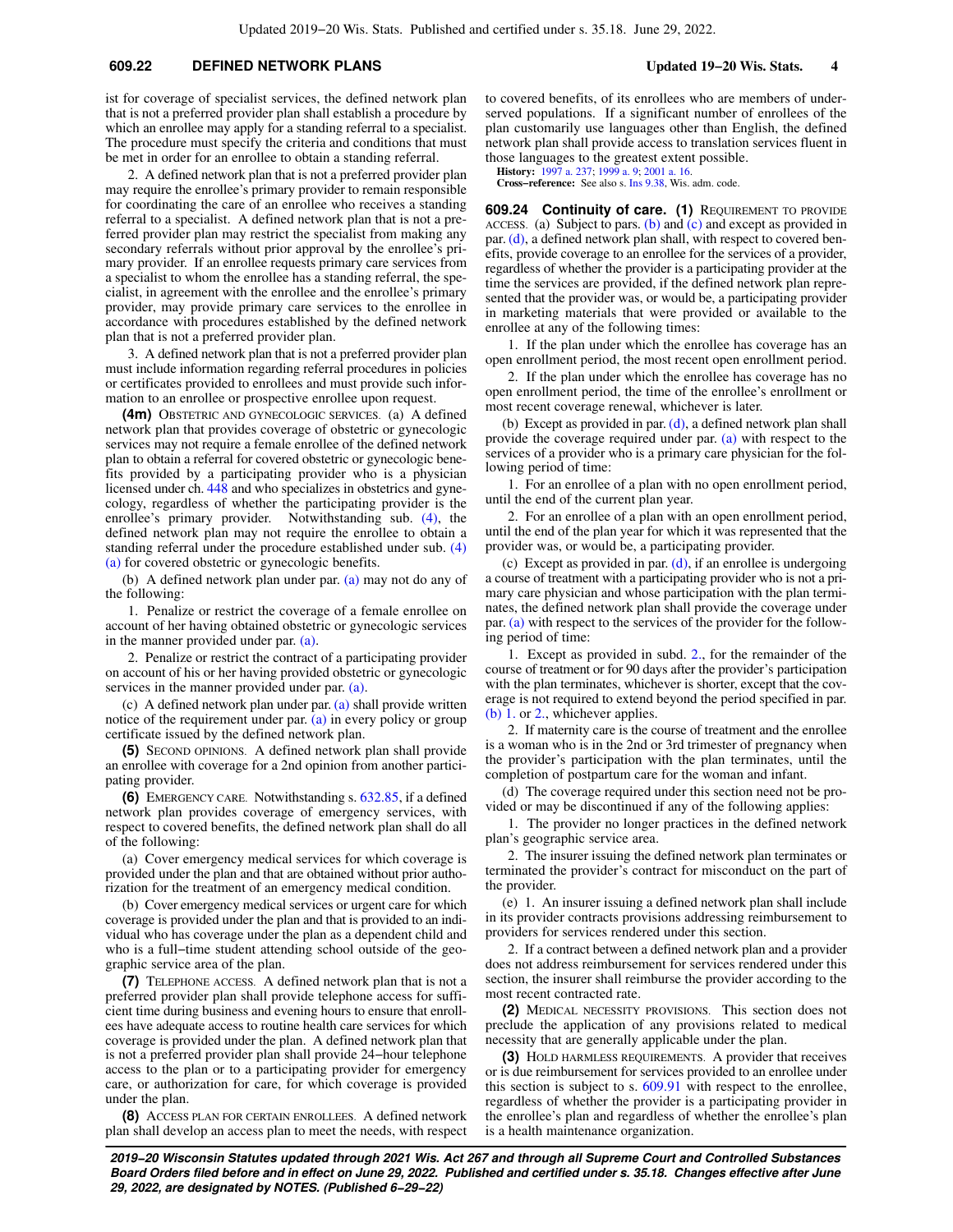**(4)** NOTICE OF PROVISIONS. A defined network plan shall notify all plan enrollees of the provisions under this section whenever a participating provider's participation with the plan terminates, or shall, by contract, require a participating provider to notify all plan enrollees of the provisions under this section if the participating provider's participation with the plan terminates.

**History:** [1997 a. 237](https://docs.legis.wisconsin.gov/document/acts/1997/237); [2001 a. 16.](https://docs.legis.wisconsin.gov/document/acts/2001/16) **Cross−reference:** See also s. [Ins 9.35,](https://docs.legis.wisconsin.gov/document/administrativecode/Ins%209.35) Wis. adm. code.

**609.30 Provider disclosures. (1)** PLAN MAY NOT CON-TRACT. A defined network plan may not contract with a participating provider to limit the provider's disclosure of information, to or on behalf of an enrollee, about the enrollee's medical condition or treatment options.

**(2)** PLAN MAY NOT PENALIZE OR TERMINATE. A participating provider may discuss, with or on behalf of an enrollee, all treatment options and any other information that the provider determines to be in the best interest of the enrollee. A defined network plan may not penalize or terminate the contract of a participating provider because the provider makes referrals to other participating providers or discusses medically necessary or appropriate care with or on behalf of an enrollee.

**History:** [1997 a. 237](https://docs.legis.wisconsin.gov/document/acts/1997/237); [2001 a. 16.](https://docs.legis.wisconsin.gov/document/acts/2001/16)

**609.32 Quality assurance. (1)** STANDARDS; OTHER THAN PREFERRED PROVIDER PLANS. A defined network plan that is not a preferred provider plan shall develop comprehensive quality assurance standards that are adequate to identify, evaluate, and remedy problems related to access to, and continuity and quality of, care. The standards shall include at least all of the following:

(a) An ongoing, written internal quality assurance program.

(b) Specific written guidelines for quality of care studies and monitoring.

(c) Performance and clinical outcomes−based criteria.

(d) A procedure for remedial action to address quality problems, including written procedures for taking appropriate corrective action.

(e) A plan for gathering and assessing data.

(f) A peer review process.

**(1m)** PROCEDURE FOR REMEDIAL ACTION; PREFERRED PROVIDER PLANS. A preferred provider plan shall develop a procedure for remedial action to address quality problems, including written procedures for taking appropriate corrective action.

**(2)** SELECTION AND EVALUATION OF PROVIDERS. (a) A defined network plan shall develop a process for selecting participating providers, including written policies and procedures that the plan uses for review and approval of providers. After consulting with appropriately qualified providers, the plan shall establish minimum professional requirements for its participating providers. The process for selection shall include verification of a provider's license or certificate, including the history of any suspensions or revocations, and the history of any liability claims made against the provider.

(b) A defined network plan shall establish in writing a formal, ongoing process for reevaluating each participating provider within a specified number of years after the provider's initial acceptance for participation. The reevaluation shall include all of the following:

1. Updating the previous review criteria.

2. Assessing the provider's performance on the basis of such criteria as enrollee clinical outcomes, number of complaints and malpractice actions.

(c) A defined network plan may not require a participating provider to provide services that are outside the scope of his or her license or certificate.

**History:** [1997 a. 237](https://docs.legis.wisconsin.gov/document/acts/1997/237); [2001 a. 16.](https://docs.legis.wisconsin.gov/document/acts/2001/16)

**Cross−reference:** See also s. [Ins 9.40,](https://docs.legis.wisconsin.gov/document/administrativecode/Ins%209.40) Wis. adm. code.

**609.34 Clinical decision−making; medical director. (1)** A defined network plan that is not a preferred provider plan shall appoint a physician as medical director. The medical director shall be responsible for clinical protocols, quality assurance activities, and utilization management policies of the plan.

**(2)** A preferred provider plan may contract for services related to clinical protocols and utilization management. A preferred provider plan or its designee is required to appoint a medical director only to the extent that the preferred provider plan or its designee assumes direct responsibility for clinical protocols and utilization management policies of the plan. The medical director, who shall be a physician, shall be responsible for such protocols and policies of the plan.

**History:** [1997 a. 237;](https://docs.legis.wisconsin.gov/document/acts/1997/237) [2001 a. 16.](https://docs.legis.wisconsin.gov/document/acts/2001/16)

**609.35 Applicability of requirements to preferred provider plans.** Notwithstanding ss. [609.22 \(2\)](https://docs.legis.wisconsin.gov/document/statutes/609.22(2)), [\(3\),](https://docs.legis.wisconsin.gov/document/statutes/609.22(3)) [\(4\)](https://docs.legis.wisconsin.gov/document/statutes/609.22(4)), and [\(7\),](https://docs.legis.wisconsin.gov/document/statutes/609.22(7)) [609.32 \(1\)](https://docs.legis.wisconsin.gov/document/statutes/609.32(1)), and [609.34 \(1\)](https://docs.legis.wisconsin.gov/document/statutes/609.34(1)), a preferred provider plan that does not cover the same services when performed by a nonparticipating provider that it covers when those services are performed by a participating provider is subject to the requirements under ss. [609.22](https://docs.legis.wisconsin.gov/document/statutes/609.22(2)) [\(2\),](https://docs.legis.wisconsin.gov/document/statutes/609.22(2)) [\(3\),](https://docs.legis.wisconsin.gov/document/statutes/609.22(3)) [\(4\),](https://docs.legis.wisconsin.gov/document/statutes/609.22(4)) and [\(7\)](https://docs.legis.wisconsin.gov/document/statutes/609.22(7)), [609.32 \(1\)](https://docs.legis.wisconsin.gov/document/statutes/609.32(1)), and [609.34 \(1\)](https://docs.legis.wisconsin.gov/document/statutes/609.34(1)).

**History:** [2001 a. 16](https://docs.legis.wisconsin.gov/document/acts/2001/16).

**609.36 Data systems and confidentiality. (1)** INFORMA-TION AND DATA REPORTING. (a) A defined network plan shall provide to the commissioner information related to all of the following:

- 1. The structure of the plan.
- 2. Health care benefits and exclusions.
- 3. Cost−sharing requirements.
- 4. Participating providers.

(b) Subject to sub. [\(2\)](https://docs.legis.wisconsin.gov/document/statutes/609.36(2)), the information and data reported under par. [\(a\)](https://docs.legis.wisconsin.gov/document/statutes/609.36(1)(a)) shall be open to public inspection under ss. [19.31](https://docs.legis.wisconsin.gov/document/statutes/19.31) to [19.39.](https://docs.legis.wisconsin.gov/document/statutes/19.39)

**(2)** CONFIDENTIALITY. A defined network plan shall establish written policies and procedures, consistent with ss. [51.30](https://docs.legis.wisconsin.gov/document/statutes/51.30), [146.82,](https://docs.legis.wisconsin.gov/document/statutes/146.82) and [252.15,](https://docs.legis.wisconsin.gov/document/statutes/252.15) for the handling of medical records and enrollee communications to ensure confidentiality.

**History:** [1997 a. 237;](https://docs.legis.wisconsin.gov/document/acts/1997/237) [2001 a. 16.](https://docs.legis.wisconsin.gov/document/acts/2001/16)

**609.38 Oversight.** The office shall perform examinations of insurers that issue defined network plans consistent with ss. [601.43](https://docs.legis.wisconsin.gov/document/statutes/601.43) and [601.44](https://docs.legis.wisconsin.gov/document/statutes/601.44). The commissioner shall by rule develop standards for defined network plans for compliance with the requirements under this chapter.

**History:** [1997 a. 237;](https://docs.legis.wisconsin.gov/document/acts/1997/237) [2001 a. 16.](https://docs.legis.wisconsin.gov/document/acts/2001/16)

**609.60 Optometric coverage.** Health maintenance organizations and preferred provider plans are subject to s. [632.87 \(2m\).](https://docs.legis.wisconsin.gov/document/statutes/632.87(2m)) **History:** [1985 a. 29](https://docs.legis.wisconsin.gov/document/acts/1985/29).

**609.65 Coverage for court−ordered services for the mentally ill.** (1) If an enrollee of a limited service health organization, preferred provider plan, or defined network plan is examined, evaluated, or treated for a nervous or mental disorder pursuant to a court order under s. [880.33 \(4m\)](https://docs.legis.wisconsin.gov/document/statutes/2003/880.33(4m)) or [\(4r\),](https://docs.legis.wisconsin.gov/document/statutes/2003/880.33(4r)) 2003 stats., an emergency detention under s. [51.15](https://docs.legis.wisconsin.gov/document/statutes/51.15), a commitment or a court order under s. [51.20,](https://docs.legis.wisconsin.gov/document/statutes/51.20) an order for protective placement or protective services under ch. [55](https://docs.legis.wisconsin.gov/document/statutes/ch.%2055), an order under s. [55.14](https://docs.legis.wisconsin.gov/document/statutes/55.14) or [55.19 \(3\)](https://docs.legis.wisconsin.gov/document/statutes/55.19(3)(e)) [\(e\)](https://docs.legis.wisconsin.gov/document/statutes/55.19(3)(e)), or an order under ch. [980](https://docs.legis.wisconsin.gov/document/statutes/ch.%20980), then, notwithstanding the limitations regarding participating providers, primary providers, and referrals under ss.  $609.01$  (2) to [\(4\)](https://docs.legis.wisconsin.gov/document/statutes/609.01(4)) and  $609.05$  (3), the limited service health organization, preferred provider plan, or defined network plan shall do all of the following:

(a) If the provider performing the examination, evaluation, or treatment has a provider agreement with the limited service health organization, preferred provider plan, or defined network plan which covers the provision of that service to the enrollee, make the service available to the enrollee in accordance with the terms of the limited service health organization, preferred provider plan, or defined network plan and the provider agreement.

(b) If the provider performing the examination, evaluation or treatment does not have a provider agreement with the limited service health organization, preferred provider plan, or defined net-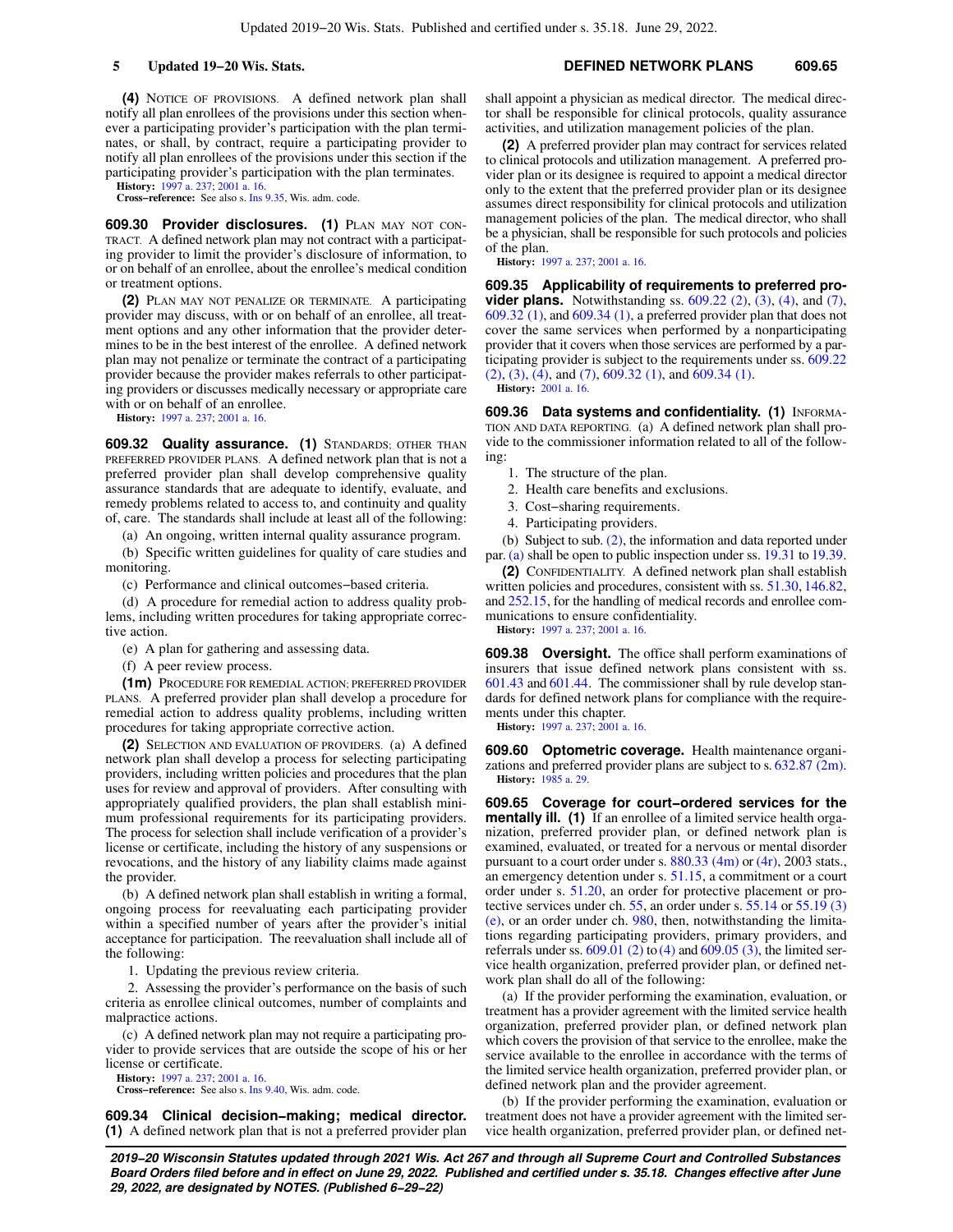#### **609.65 DEFINED NETWORK PLANS Updated 19−20 Wis. Stats. 6**

work plan which covers the provision of that service to the enrollee, reimburse the provider for the examination, evaluation, or treatment of the enrollee in an amount not to exceed the maximum reimbursement for the service under the medical assistance program under subch. [IV of ch. 49](https://docs.legis.wisconsin.gov/document/statutes/subch.%20IV%20of%20ch.%2049), if any of the following applies:

1. The service is provided pursuant to a commitment or a court order, except that reimbursement is not required under this subdivision if the limited service health organization, preferred provider plan, or defined network plan could have provided the service through a provider with whom it has a provider agreement.

2. The service is provided pursuant to an emergency detention under s. [51.15](https://docs.legis.wisconsin.gov/document/statutes/51.15) or on an emergency basis to a person who is committed under s. [51.20](https://docs.legis.wisconsin.gov/document/statutes/51.20) and the provider notifies the limited service health organization, preferred provider plan, or defined network plan within 72 hours after the initial provision of the service.

**(2)** If after receiving notice under sub. [\(1\) \(b\) 2.](https://docs.legis.wisconsin.gov/document/statutes/609.65(1)(b)2.) the limited service health organization, preferred provider plan, or defined network plan arranges for services to be provided by a provider with whom it has a provider agreement, the limited service health organization, preferred provider plan, or plan is not required to reimburse a provider under sub. (1) (b)  $\overline{2}$ . for any services provided after arrangements are made under this subsection.

**(3)** A limited service health organization, preferred provider plan, or defined network plan is only required to make available, or make reimbursement for, an examination, evaluation, or treatment under sub. [\(1\)](https://docs.legis.wisconsin.gov/document/statutes/609.65(1)) to the extent that the limited service health organization, preferred provider plan, or defined network plan would have made the medically necessary service available to the enrollee or reimbursed the provider for the service if any referrals required under s.  $609.05$  (3) had been made and the service had been performed by a participating provider.

**History:** [1987 a. 366;](https://docs.legis.wisconsin.gov/document/acts/1987/366) [1993 a. 316,](https://docs.legis.wisconsin.gov/document/acts/1993/316) [479;](https://docs.legis.wisconsin.gov/document/acts/1993/479) [1995 a. 27](https://docs.legis.wisconsin.gov/document/acts/1995/27); [1997 a. 237;](https://docs.legis.wisconsin.gov/document/acts/1997/237) [2001 a. 16;](https://docs.legis.wisconsin.gov/document/acts/2001/16) [2005](https://docs.legis.wisconsin.gov/document/acts/2005/264) [a. 264,](https://docs.legis.wisconsin.gov/document/acts/2005/264) [387;](https://docs.legis.wisconsin.gov/document/acts/2005/387) [2007 a. 45](https://docs.legis.wisconsin.gov/document/acts/2007/45).

**609.655 Coverage of certain services provided to dependent students. (1)** In this section:

(a) "Dependent student" means an individual who satisfies all of the following:

1. Is covered as a dependent child under the terms of a policy or certificate issued by a defined network plan insurer.

2. Is enrolled in a school located in this state but outside the geographical service area of the defined network plan.

(b) "Outpatient services" has the meaning given in s. [632.89](https://docs.legis.wisconsin.gov/document/statutes/632.89(1)(e)) [\(1\) \(e\).](https://docs.legis.wisconsin.gov/document/statutes/632.89(1)(e))

(c) "School" means a technical college; an institution within the University of Wisconsin System; and any institution of higher education that grants a bachelor's or higher degree.

**(2)** If a policy or certificate issued by a defined network plan insurer provides coverage of outpatient services provided to a dependent student, the policy or certificate shall provide coverage of outpatient services, to the extent and in the manner required under sub. [\(3\),](https://docs.legis.wisconsin.gov/document/statutes/609.655(3)) that are provided to the dependent student while he or she is attending a school located in this state but outside the geographical service area of the defined network plan, notwithstanding the limitations regarding participating providers, primary providers, and referrals under ss. [609.01 \(2\)](https://docs.legis.wisconsin.gov/document/statutes/609.01(2)) and [609.05 \(3\).](https://docs.legis.wisconsin.gov/document/statutes/609.05(3))

**(3)** Except as provided in sub. [\(5\),](https://docs.legis.wisconsin.gov/document/statutes/609.655(5)) a defined network plan shall provide coverage for all of the following services:

(a) A clinical assessment of the dependent student's nervous or mental disorders or alcoholism or other drug abuse problems, conducted by a provider described in s.  $632.89$  (1) (e)  $2., 3.,$  $2., 3.,$  $2., 3.,$  or [4.](https://docs.legis.wisconsin.gov/document/statutes/632.89(1)(e)4.) who is located in this state and in reasonably close proximity to the school in which the dependent student is enrolled and who may be designated by the defined network plan.

(b) If outpatient services are recommended in the clinical assessment conducted under par.  $(a)$ , the recommended outpatient services consisting of not more than 5 visits to an outpatient treatment facility or other provider that is located in this state and in reasonably close proximity to the school in which the dependent student is enrolled and that may be designated by the defined network plan, except as follows:

1. Coverage is not required under this paragraph if the medical director of the defined network plan determines that the nature of the treatment recommended in the clinical assessment will prohibit the dependent student from attending school on a regular basis.

2. Coverage is not required under this paragraph for outpatient services provided after the dependent student has terminated his or her enrollment in the school.

**(4)** (a) Upon completion of the 5 visits for outpatient services covered under sub.  $(3)$  (b), the medical director of the defined network plan and the clinician treating the dependent student shall review the dependent student's condition and determine whether it is appropriate to continue treatment of the dependent student's nervous or mental disorders or alcoholism or other drug abuse problems in reasonably close proximity to the school in which the student is enrolled. The review is not required if the dependent student is no longer enrolled in the school or if the coverage limits under the policy or certificate for treatment of nervous or mental disorders or alcoholism or other drug abuse problems have been exhausted.

(b) Upon completion of the review under par. [\(a\),](https://docs.legis.wisconsin.gov/document/statutes/609.655(4)(a)) the medical director of the defined network plan shall determine whether the policy or certificate will provide coverage of any further treatment for the dependent student's nervous or mental disorder or alcoholism or other drug abuse problems that is provided by a provider located in reasonably close proximity to the school in which the student is enrolled. If the dependent student disputes the medical director's determination, the dependent student may submit a written grievance under the defined network plan's internal grievance procedure established under s. [632.83.](https://docs.legis.wisconsin.gov/document/statutes/632.83)

**(5)** (a) A policy or certificate issued by a defined network plan insurer is required to provide coverage for the services specified in sub. [\(3\)](https://docs.legis.wisconsin.gov/document/statutes/609.655(3)) only to the extent that the policy or certificate would have covered the service if it had been provided to the dependent student by a participating provider within the geographical service area of the defined network plan.

(b) Paragraph [\(a\)](https://docs.legis.wisconsin.gov/document/statutes/609.655(5)(a)) does not permit a defined network plan to reimburse a provider for less than the full cost of the services provided or an amount negotiated with the provider, solely because the reimbursement rate for the service would have been less if provided by a participating provider within the geographical service area of the defined network plan.

**History:** [1989 a. 121;](https://docs.legis.wisconsin.gov/document/acts/1989/121) [1993 a. 399;](https://docs.legis.wisconsin.gov/document/acts/1993/399) [1997 a. 237;](https://docs.legis.wisconsin.gov/document/acts/1997/237) [1999 a. 155;](https://docs.legis.wisconsin.gov/document/acts/1999/155) [2001 a. 16](https://docs.legis.wisconsin.gov/document/acts/2001/16); [2009 a.](https://docs.legis.wisconsin.gov/document/acts/2009/28) [28](https://docs.legis.wisconsin.gov/document/acts/2009/28).

**609.70 Chiropractic coverage.** Limited service health organizations, preferred provider plans, and defined network plans are subject to s. [632.87 \(3\).](https://docs.legis.wisconsin.gov/document/statutes/632.87(3)) **History:** [1987 a. 27](https://docs.legis.wisconsin.gov/document/acts/1987/27); [1997 a. 237;](https://docs.legis.wisconsin.gov/document/acts/1997/237) [2001 a. 16.](https://docs.legis.wisconsin.gov/document/acts/2001/16)

**609.71 Disclosure of payments.** Limited service health organizations, preferred provider plans, and defined network plans are subject to s. [632.798](https://docs.legis.wisconsin.gov/document/statutes/632.798).

**History:** [2009 a. 146.](https://docs.legis.wisconsin.gov/document/acts/2009/146)

**609.715 Coverage of alcoholism and other diseases.** Defined network plans are subject to s. [632.89](https://docs.legis.wisconsin.gov/document/statutes/632.89). **History:** [2009 a. 218](https://docs.legis.wisconsin.gov/document/acts/2009/218) s. [14;](https://docs.legis.wisconsin.gov/document/acts/2009/218,%20s.%2014) [2011 a. 260](https://docs.legis.wisconsin.gov/document/acts/2011/260) s. [80](https://docs.legis.wisconsin.gov/document/acts/2011/260,%20s.%2080).

**609.717 Mental health services provided by a recovery charter school.** Limited service health organizations, preferred provider plans, and defined network plans are subject to s. [632.87](https://docs.legis.wisconsin.gov/document/statutes/632.87(4m)) [\(4m\).](https://docs.legis.wisconsin.gov/document/statutes/632.87(4m))

**History:** [2017 a. 30](https://docs.legis.wisconsin.gov/document/acts/2017/30).

**609.75 Adopted children coverage.** Limited service health organizations, preferred provider plans, and defined network plans are subject to s. [632.896.](https://docs.legis.wisconsin.gov/document/statutes/632.896) Coverage of health care services obtained by adopted children and children placed for adoption may be subject to any requirements that the limited service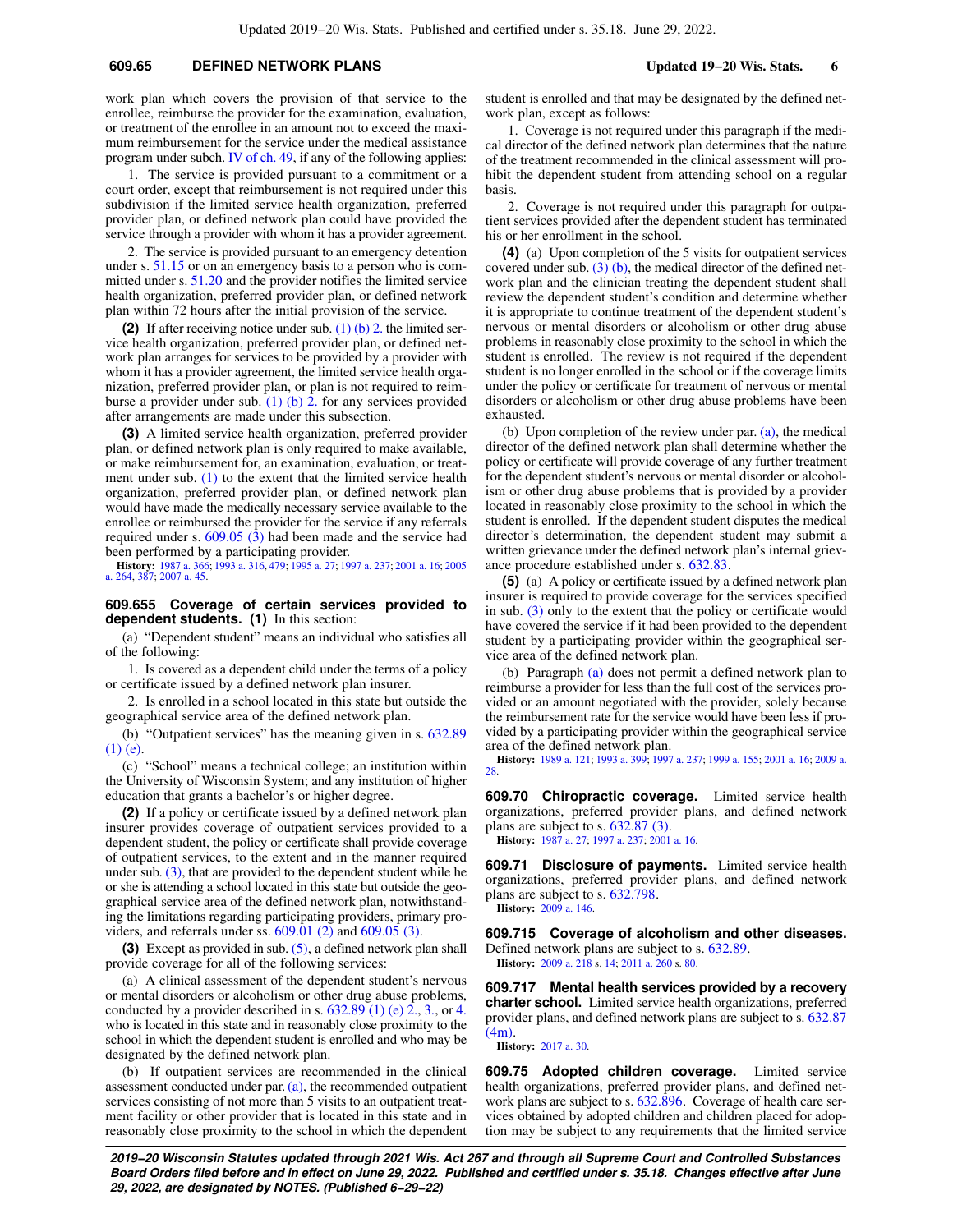health organization, preferred provider plan, or defined network plan imposes under s.  $609.05$  (2) and [\(3\)](https://docs.legis.wisconsin.gov/document/statutes/609.05(3)) on the coverage of health care services obtained by other enrollees. **History:** [1989 a. 336](https://docs.legis.wisconsin.gov/document/acts/1989/336); [1997 a. 237](https://docs.legis.wisconsin.gov/document/acts/1997/237); [2001 a. 16](https://docs.legis.wisconsin.gov/document/acts/2001/16).

**609.755 Coverage of dependents.** Limited service health organizations, preferred provider plans, and defined network plans are subject to s. [632.885](https://docs.legis.wisconsin.gov/document/statutes/632.885). **History:** [2009 a. 28.](https://docs.legis.wisconsin.gov/document/acts/2009/28)

**609.76 Coverage of student on medical leave.** Limited service health organizations, preferred provider plans, and defined network plans are subject to s. [632.895 \(15\).](https://docs.legis.wisconsin.gov/document/statutes/632.895(15)) **History:** [2007 a. 36.](https://docs.legis.wisconsin.gov/document/acts/2007/36)

**609.77 Coverage of breast reconstruction.** Limited service health organizations, preferred provider plans, and defined network plans are subject to s. [632.895 \(13\)](https://docs.legis.wisconsin.gov/document/statutes/632.895(13)). **History:** [1997 a. 27,](https://docs.legis.wisconsin.gov/document/acts/1997/27) [237;](https://docs.legis.wisconsin.gov/document/acts/1997/237) [2001 a. 16](https://docs.legis.wisconsin.gov/document/acts/2001/16).

**609.78 Coverage of treatment for the correction of temporomandibular disorders.** Limited service health organizations, preferred provider plans, and defined network plans are subject to s. [632.895 \(11\)](https://docs.legis.wisconsin.gov/document/statutes/632.895(11)).

**History:** [1997 a. 27,](https://docs.legis.wisconsin.gov/document/acts/1997/27) [237;](https://docs.legis.wisconsin.gov/document/acts/1997/237) [2001 a. 16](https://docs.legis.wisconsin.gov/document/acts/2001/16).

**609.79 Coverage of hospital and ambulatory surgery center charges and anesthetics for dental care.** Limited service health organizations, preferred provider plans, and defined network plans are subject to s. [632.895 \(12\).](https://docs.legis.wisconsin.gov/document/statutes/632.895(12)) **History:** [1997 a. 27,](https://docs.legis.wisconsin.gov/document/acts/1997/27) [237;](https://docs.legis.wisconsin.gov/document/acts/1997/237) [2001 a. 16](https://docs.legis.wisconsin.gov/document/acts/2001/16).

**609.80 Coverage of mammograms.** Defined network plans are subject to s. [632.895 \(8\).](https://docs.legis.wisconsin.gov/document/statutes/632.895(8)) Coverage of mammograms under s. [632.895 \(8\)](https://docs.legis.wisconsin.gov/document/statutes/632.895(8)) may be subject to any requirements that the defined network plan imposes under s. [609.05 \(2\)](https://docs.legis.wisconsin.gov/document/statutes/609.05(2)) and [\(3\)](https://docs.legis.wisconsin.gov/document/statutes/609.05(3)) on the coverage of other health care services obtained by enrollees.

**History:** [1989 a. 129](https://docs.legis.wisconsin.gov/document/acts/1989/129); [1997 a. 237](https://docs.legis.wisconsin.gov/document/acts/1997/237); [2001 a. 16](https://docs.legis.wisconsin.gov/document/acts/2001/16).

**609.805 Coverage of contraceptives.** Defined network plans are subject to s. [632.895 \(17\).](https://docs.legis.wisconsin.gov/document/statutes/632.895(17)) **History:** [2009 a. 28.](https://docs.legis.wisconsin.gov/document/acts/2009/28)

**609.81 Coverage related to HIV infection.** Limited service health organizations, preferred provider plans, and defined network plans are subject to s. [631.93.](https://docs.legis.wisconsin.gov/document/statutes/631.93) Defined network plans are subject to s. [632.895 \(9\)](https://docs.legis.wisconsin.gov/document/statutes/632.895(9)).

**History:** [1989 a. 201](https://docs.legis.wisconsin.gov/document/acts/1989/201); [1989 a. 359](https://docs.legis.wisconsin.gov/document/acts/1989/359) s. [389;](https://docs.legis.wisconsin.gov/document/acts/1989/359,%20s.%20389) [1997 a. 237](https://docs.legis.wisconsin.gov/document/acts/1997/237); [2001 a. 16](https://docs.legis.wisconsin.gov/document/acts/2001/16).

**609.82 Coverage without prior authorization for emergency medical condition treatment.** Limited service health organizations, preferred provider plans, and defined network plans are subject to s. [632.85.](https://docs.legis.wisconsin.gov/document/statutes/632.85)

**History:** [1997 a. 237](https://docs.legis.wisconsin.gov/document/acts/1997/237); [2001 a. 16.](https://docs.legis.wisconsin.gov/document/acts/2001/16)

**609.83 Coverage of drugs and devices.** Limited service health organizations, preferred provider plans, and defined network plans are subject to ss. [632.853,](https://docs.legis.wisconsin.gov/document/statutes/632.853) [632.861](https://docs.legis.wisconsin.gov/document/statutes/632.861), and [632.895 \(16t\)](https://docs.legis.wisconsin.gov/document/statutes/632.895(16t)) and [\(16v\).](https://docs.legis.wisconsin.gov/document/statutes/632.895(16v))

**History:** [1997 a. 237](https://docs.legis.wisconsin.gov/document/acts/1997/237); [2001 a. 16;](https://docs.legis.wisconsin.gov/document/acts/2001/16) [2017 a. 305](https://docs.legis.wisconsin.gov/document/acts/2017/305); [2019 a. 185;](https://docs.legis.wisconsin.gov/document/acts/2019/185) [2021 a. 9.](https://docs.legis.wisconsin.gov/document/acts/2021/9)

**609.837 Copayment equality for oral and injected chemotherapy.** Limited service health organizations, preferred provider plans, and defined network plans are subject to s. [632.867](https://docs.legis.wisconsin.gov/document/statutes/632.867).

**History:** [2013 a. 186](https://docs.legis.wisconsin.gov/document/acts/2013/186).

**609.84 Experimental treatment.** Limited service health organizations, preferred provider plans, and defined network plans are subject to s. [632.855](https://docs.legis.wisconsin.gov/document/statutes/632.855). **History:** [1997 a. 237](https://docs.legis.wisconsin.gov/document/acts/1997/237); [2001 a. 16.](https://docs.legis.wisconsin.gov/document/acts/2001/16)

**609.846 Discrimination based on COVID−19 prohibited.** Limited service health organizations, preferred provider plans, and defined network plans are subject to s. [632.729.](https://docs.legis.wisconsin.gov/document/statutes/632.729) **History:** [2019 a. 185.](https://docs.legis.wisconsin.gov/document/acts/2019/185)

**7 Updated 19−20 Wis. Stats. DEFINED NETWORK PLANS 609.91**

**609.85 Coverage of lead screening.** Health maintenance organizations and preferred provider plans are subject to s. [632.895 \(10\).](https://docs.legis.wisconsin.gov/document/statutes/632.895(10)) **History:** [1993 a. 450.](https://docs.legis.wisconsin.gov/document/acts/1993/450)

**609.86 Coverage of hearing aids, cochlear implants, and related treatment for infants and children.** Defined network plans are subject to s. [632.895 \(16\).](https://docs.legis.wisconsin.gov/document/statutes/632.895(16)) **History:** [2009 a. 14](https://docs.legis.wisconsin.gov/document/acts/2009/14).

**609.87 Coverage of treatment for autism spectrum disorders.** Defined network plans are subject to s. [632.895](https://docs.legis.wisconsin.gov/document/statutes/632.895(12m)) [\(12m\)](https://docs.legis.wisconsin.gov/document/statutes/632.895(12m)). **History:** [2009 a. 28](https://docs.legis.wisconsin.gov/document/acts/2009/28).

**609.875 Coverage of colorectal cancer screening.** Defined network plans are subject to s. [632.895 \(16m\)](https://docs.legis.wisconsin.gov/document/statutes/632.895(16m)). **History:** [2009 a. 346](https://docs.legis.wisconsin.gov/document/acts/2009/346) s. [8](https://docs.legis.wisconsin.gov/document/acts/2009/346,%20s.%208); [2011 a. 260](https://docs.legis.wisconsin.gov/document/acts/2011/260) s. [80.](https://docs.legis.wisconsin.gov/document/acts/2011/260,%20s.%2080)

**609.88 Coverage of immunizations.** Defined network plans are subject to s. [632.895 \(14\).](https://docs.legis.wisconsin.gov/document/statutes/632.895(14)) **History:** [1999 a. 115](https://docs.legis.wisconsin.gov/document/acts/1999/115); [2001 a. 16](https://docs.legis.wisconsin.gov/document/acts/2001/16).

**609.885 Coverage of COVID−19 testing.** Defined network plans, preferred provider plans, and limited service health organizations are subject to s. [632.895 \(14g\).](https://docs.legis.wisconsin.gov/document/statutes/632.895(14g)) **History:** [2019 a. 185.](https://docs.legis.wisconsin.gov/document/acts/2019/185)

**609.89 Written reason for coverage denial.** Limited service health organizations, preferred provider plans, and defined network plans are subject to s. [631.17.](https://docs.legis.wisconsin.gov/document/statutes/631.17) **History:** [1999 a. 95](https://docs.legis.wisconsin.gov/document/acts/1999/95); [2001 a. 16](https://docs.legis.wisconsin.gov/document/acts/2001/16).

**609.90 Restrictions related to domestic abuse.** Limited service health organizations, preferred provider plans, and defined network plans are subject to s. [631.95](https://docs.legis.wisconsin.gov/document/statutes/631.95). **History:** [1999 a. 95](https://docs.legis.wisconsin.gov/document/acts/1999/95); [2001 a. 16](https://docs.legis.wisconsin.gov/document/acts/2001/16).

**609.91 Restrictions on recovering health care costs. (1)** IMMUNITY OF ENROLLEES AND POLICYHOLDERS. Except as provided in sub.  $(1m)$  or  $(1p)$ , an enrollee or policyholder of a health maintenance organization insurer is not liable for health care costs that are incurred on or after January 1, 1990, and that are covered under a policy or certificate issued by the health maintenance organization insurer, if any of the following applies:

(a) The health care is provided by a provider who satisfies any of the following:

1. Is an affiliate of the health maintenance organization insurer.

2. Owns at least 5 percent of the voting securities of the health maintenance organization insurer.

3. Is entitled, alone or with one or more affiliates, to solely select one or more board members of the health maintenance organization insurer, or has an affiliate that is entitled to solely select one or more board members of the health maintenance organization insurer.

4. Is entitled to have one or more board members of the health maintenance organization insurer serve exclusively as a representative of the provider, one or more of the provider's affiliates or the provider and its affiliates, except this subdivision does not apply to an individual practice association or an affiliate of an individual practice association.

5. Is an individual practice association that is represented, or its affiliate is represented, on the board of the health maintenance organization insurer, and at least 3 of the board members of the health maintenance organization represent one or more individual practice associations.

(am) The health care is provided by a provider under a contract with, or through membership in, a person who satisfies par. [\(a\) 1.,](https://docs.legis.wisconsin.gov/document/statutes/609.91(1)(a)1.) [2.,](https://docs.legis.wisconsin.gov/document/statutes/609.91(1)(a)2.) [3.](https://docs.legis.wisconsin.gov/document/statutes/609.91(1)(a)3.), [4.](https://docs.legis.wisconsin.gov/document/statutes/609.91(1)(a)4.) or [5.](https://docs.legis.wisconsin.gov/document/statutes/609.91(1)(a)5.)

(b) The health care is provided by a provider who is not subject to par. [\(a\)](https://docs.legis.wisconsin.gov/document/statutes/609.91(1)(a)) or [\(am\)](https://docs.legis.wisconsin.gov/document/statutes/609.91(1)(am)) and who does not elect to be exempt from this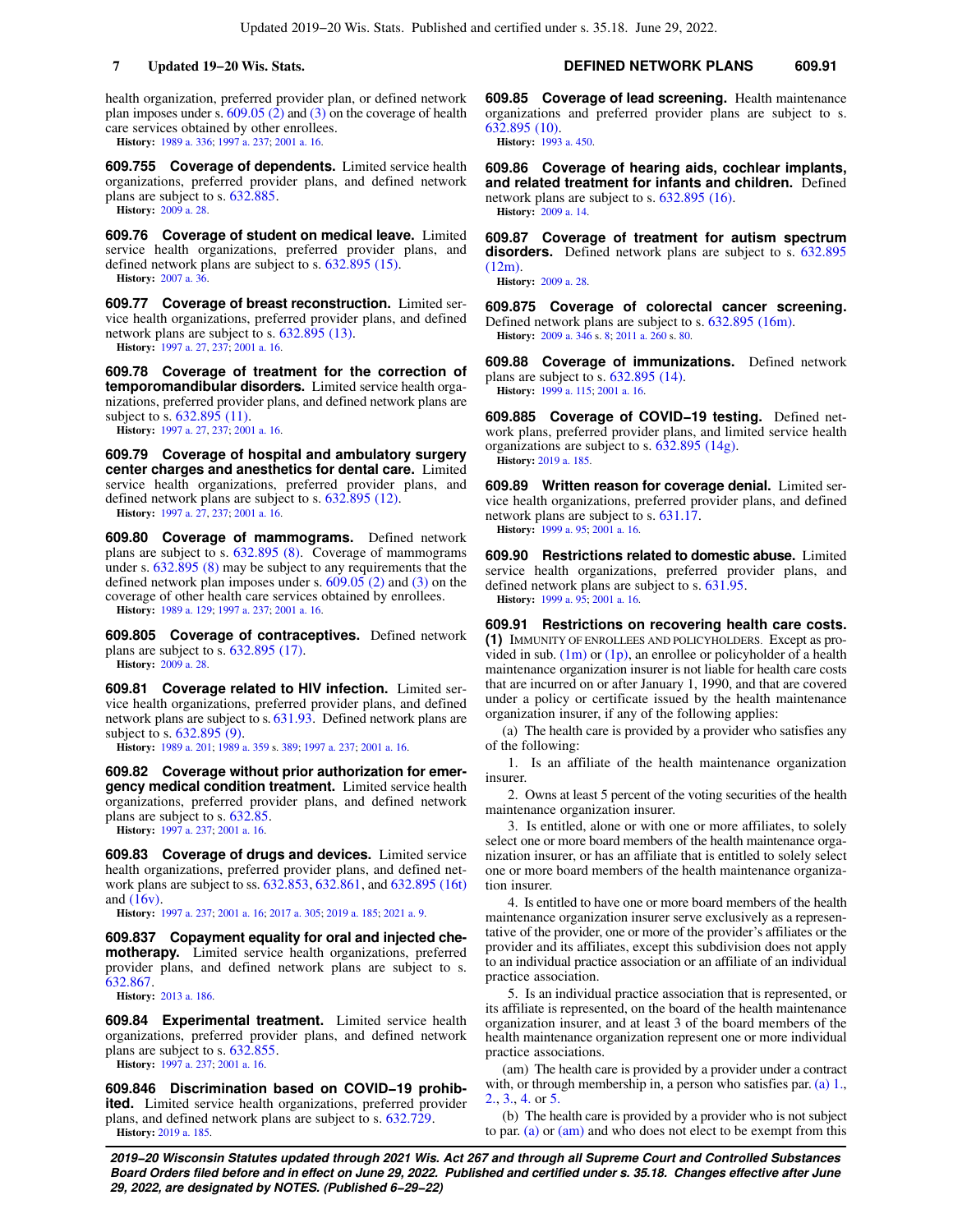# **609.91 DEFINED NETWORK PLANS Updated 19−20 Wis. Stats. 8**

paragraph under s. [609.92,](https://docs.legis.wisconsin.gov/document/statutes/609.92) and the health care satisfies any of the following:

1. Is provided by a hospital or an individual practice association.

2. Is physician services provided under a contract with the health maintenance organization insurer or by a participating provider of the health maintenance organization insurer.

3. Is services, equipment, supplies or drugs that are ancillary or incidental to services described in subd. [2.](https://docs.legis.wisconsin.gov/document/statutes/609.91(1)(b)2.) and are provided by the contracting provider or participating provider.

(c) The health care is provided by a provider who is not subject to par.  $(a)$ ,  $(am)$  or  $(b)$  with regard to that health care and who elects under s. [609.925](https://docs.legis.wisconsin.gov/document/statutes/609.925) to be subject to this paragraph.

(d) The liability is for the portion of health care costs that exceeds the amount that the health maintenance organization insurer has agreed, in a contract with the provider of the health care, to pay the provider for that health care.

**(1m)** IMMUNITY OF MEDICAL ASSISTANCE RECIPIENTS. An enrollee, policyholder or insured under a policy issued by an insurer to the department of health services under s. [49.45 \(2\) \(b\)](https://docs.legis.wisconsin.gov/document/statutes/49.45(2)(b)2.) [2.](https://docs.legis.wisconsin.gov/document/statutes/49.45(2)(b)2.) to provide prepaid health care to medical assistance recipients is not liable for health care costs that are covered under the policy.

**(1p)** IMMUNITY FOR CERTAIN MEDICARE RECIPIENTS. An enrollee, policyholder, or insured under a policy issued by an insurer under Part C of Medicare under [42 USC 1395w−21](https://docs.legis.wisconsin.gov/document/usc/42%20USC%201395w-21) to [1395w−28](https://docs.legis.wisconsin.gov/document/usc/42%20USC%201395w-28) or Part D of Medicare under [42 USC 1395w−101](https://docs.legis.wisconsin.gov/document/usc/42%20USC%201395w-101) to [1395w−152](https://docs.legis.wisconsin.gov/document/usc/42%20USC%201395w-152) to provide prepaid health care, fee−for−service health care, or drug benefits to enrollees of Part C or Part D of Medicare is not liable for health care costs that are covered under the policy.

**(2)** PROHIBITED RECOVERY ATTEMPTS. No person may bill, charge, collect a deposit from, seek remuneration or compensation from, file or threaten to file with a credit reporting agency or have any recourse against an enrollee, policyholder or insured, or any person acting on their behalf, for health care costs for which the enrollee, policyholder or insured, or person acting on their behalf, is not liable under sub.  $(1)$ ,  $(1m)$ , or  $(1p)$ .

**(3)** DEDUCTIBLES, COPAYMENTS AND PREMIUMS. Subsections [\(1\)](https://docs.legis.wisconsin.gov/document/statutes/609.91(1)) to [\(2\)](https://docs.legis.wisconsin.gov/document/statutes/609.91(2)) do not affect the liability of an enrollee, policyholder or insured for any deductibles, copayments or premiums owed under the policy or certificate issued by the health maintenance organization insurer or by the insurer described in sub.  $(1m)$  or  $(1p)$ .

**(4)** CONDITIONS NOT AFFECTING THE IMMUNITY. The immunity of an enrollee, policyholder or insured for health care costs, to the extent of the immunity provided under this section and ss. [609.92](https://docs.legis.wisconsin.gov/document/statutes/609.92) to [609.935,](https://docs.legis.wisconsin.gov/document/statutes/609.935) is not affected by any of the following:

(a) An agreement, other than a notice of election or termination of election in accordance with s. [609.92](https://docs.legis.wisconsin.gov/document/statutes/609.92) or [609.925,](https://docs.legis.wisconsin.gov/document/statutes/609.925) entered into by the provider, the health maintenance organization insurer, the insurer described in sub.  $(1m)$  or  $(1p)$  or any other person, at any time, whether oral or written and whether implied or explicit, including an agreement that purports to hold the enrollee, policyholder or insured liable for health care costs.

(b) A breach of or default on an agreement by the health maintenance organization insurer, the insurer described in sub.  $(1m)$  or [\(1p\)](https://docs.legis.wisconsin.gov/document/statutes/609.91(1p)) or any other person to compensate the provider, directly or indirectly, for health care costs, including health care costs for which the enrollee, policyholder or insured is not liable under sub. [\(1\)](https://docs.legis.wisconsin.gov/document/statutes/609.91(1)), [\(1m\)](https://docs.legis.wisconsin.gov/document/statutes/609.91(1m)), or [\(1p\).](https://docs.legis.wisconsin.gov/document/statutes/609.91(1p))

(c) The insolvency of the health maintenance organization insurer or any person contracting with the health maintenance organization insurer or provider, or the commencement or the existence of conditions permitting the commencement of insolvency, delinquency or bankruptcy proceedings involving the health maintenance organization insurer or other person, including delinquency proceedings, as defined in s. [645.03 \(1\) \(b\),](https://docs.legis.wisconsin.gov/document/statutes/645.03(1)(b)) under ch. [645](https://docs.legis.wisconsin.gov/document/statutes/ch.%20645), despite whether the health maintenance organization insurer or other person has agreed to compensate, directly or indirectly, the provider for health care costs for which the enrollee or policyholder is not liable under sub. [\(1\)](https://docs.legis.wisconsin.gov/document/statutes/609.91(1)).

(cm) The insolvency of the insurer described in sub.  $(1m)$  or [\(1p\)](https://docs.legis.wisconsin.gov/document/statutes/609.91(1p)) or any person contracting with the insurer or provider, or the commencement or the existence of conditions permitting the commencement of insolvency, delinquency or bankruptcy proceedings involving the insurer or other person, including delinquency proceedings, as defined in s. [645.03 \(1\) \(b\),](https://docs.legis.wisconsin.gov/document/statutes/645.03(1)(b)) under ch. [645,](https://docs.legis.wisconsin.gov/document/statutes/ch.%20645) despite whether the insurer or other person has agreed to compensate, directly or indirectly, the provider for health care costs for which the enrollee, policyholder or insured is not liable under sub. [\(1m\)](https://docs.legis.wisconsin.gov/document/statutes/609.91(1m)) or [\(1p\).](https://docs.legis.wisconsin.gov/document/statutes/609.91(1p))

(d) The inability of the provider or other person who is owed compensation for health care costs to obtain compensation from the health maintenance organization insurer, the insurer described in sub.  $(1m)$  or  $(1p)$ , or any other person for health care costs for which the enrollee, policyholder or insured is not liable under sub. [\(1\),](https://docs.legis.wisconsin.gov/document/statutes/609.91(1)) [\(1m\),](https://docs.legis.wisconsin.gov/document/statutes/609.91(1m)) or [\(1p\)](https://docs.legis.wisconsin.gov/document/statutes/609.91(1p)).

(e) The failure of a health maintenance organization insurer to comply with s. [609.94.](https://docs.legis.wisconsin.gov/document/statutes/609.94)

(f) Any other conditions or agreements, other than a notice of election or termination of election in accordance with s. [609.92](https://docs.legis.wisconsin.gov/document/statutes/609.92) or [609.925](https://docs.legis.wisconsin.gov/document/statutes/609.925), existing at any time.

**History:** [1989 a. 23](https://docs.legis.wisconsin.gov/document/acts/1989/23); [1995 a. 27](https://docs.legis.wisconsin.gov/document/acts/1995/27) s. [9126 \(19\)](https://docs.legis.wisconsin.gov/document/acts/1995/27,%20s.%209126); [1997 a. 237](https://docs.legis.wisconsin.gov/document/acts/1997/237); [2007 a. 20](https://docs.legis.wisconsin.gov/document/acts/2007/20) s. [9121 \(6\)](https://docs.legis.wisconsin.gov/document/acts/2007/20,%20s.%209121) [\(a\);](https://docs.legis.wisconsin.gov/document/acts/2007/20,%20s.%209121) [2009 a. 342](https://docs.legis.wisconsin.gov/document/acts/2009/342).

Sections 609.01 and 609.91 do not prohibit HMOs from asserting contractual subrogation rights with respect to actual medical expenses incurred by an HMO for medical care covered by the HMO's contract with an enrollee. This section is replete with language immunizing enrollees and limiting their liability, but does not speak to the sources of funds available to HMOs, except to the extent that it limits funds HMOs may obtain from enrollees. Torres v. Dean Health Plan, Inc. [2005 WI App 89](https://docs.legis.wisconsin.gov/document/courts/2005%20WI%20App%2089), [282](https://docs.legis.wisconsin.gov/document/courts/282%20Wis.%202d%20725) [Wis. 2d 725,](https://docs.legis.wisconsin.gov/document/courts/282%20Wis.%202d%20725) [698 N.W.2d 107](https://docs.legis.wisconsin.gov/document/courts/698%20N.W.2d%20107), [03−3274.](https://docs.legis.wisconsin.gov/document/wicourtofappeals/03-3274)

**609.92 Hospitals, individual practice associations and providers of physician services. (1)** ELECTION OF EXEMP-TION. Except as provided in s. [609.93](https://docs.legis.wisconsin.gov/document/statutes/609.93), a hospital, an individual practice association or other provider described in s. [609.91 \(1\) \(b\)](https://docs.legis.wisconsin.gov/document/statutes/609.91(1)(b)) may elect to be exempt from s. [609.91 \(1\) \(b\)](https://docs.legis.wisconsin.gov/document/statutes/609.91(1)(b)) for the purpose of recovering health care costs arising from health care provided by the hospital, individual practice association or other provider, if the conditions under sub.  $(2)$  or  $(3)$ , whichever is applicable, are satisfied.

**(2)** CARE PROVIDED UNDER A CONTRACT. If the health care is provided under a written contract between a health maintenance organization insurer and the hospital, individual practice association or other provider, all of the following conditions must be met for the hospital, individual practice association or other provider to secure an exemption under sub. [\(1\):](https://docs.legis.wisconsin.gov/document/statutes/609.92(1))

(a) The contract must be in effect on the date that the health care is provided, and the health care must be provided in accordance with the terms of the contract.

(b) The hospital, individual practice association or other provider must, within 30 days after entering into the contract, deliver to the office a written notice stating that the hospital, individual practice association or other provider elects to be exempt from s. [609.91 \(1\) \(b\)](https://docs.legis.wisconsin.gov/document/statutes/609.91(1)(b)). The notice shall comply with the rules, if any, promulgated under s. [609.935](https://docs.legis.wisconsin.gov/document/statutes/609.935).

**(3)** CARE PROVIDED WITHOUT A CONTRACT. If the health care is not provided under a contract that satisfies sub. [\(2\)](https://docs.legis.wisconsin.gov/document/statutes/609.92(2)), all of the following conditions must be met for the hospital, individual practice association or other provider to secure an exemption under sub. [\(1\):](https://docs.legis.wisconsin.gov/document/statutes/609.92(1))

(a) The hospital, individual practice association or other provider must deliver to the office a notice stating that the hospital, individual practice association or other provider elects to be exempt from s. [609.91 \(1\) \(b\)](https://docs.legis.wisconsin.gov/document/statutes/609.91(1)(b)) with respect to a specified health maintenance organization insurer. The notice shall comply with the rules, if any, promulgated under s. [609.935.](https://docs.legis.wisconsin.gov/document/statutes/609.935)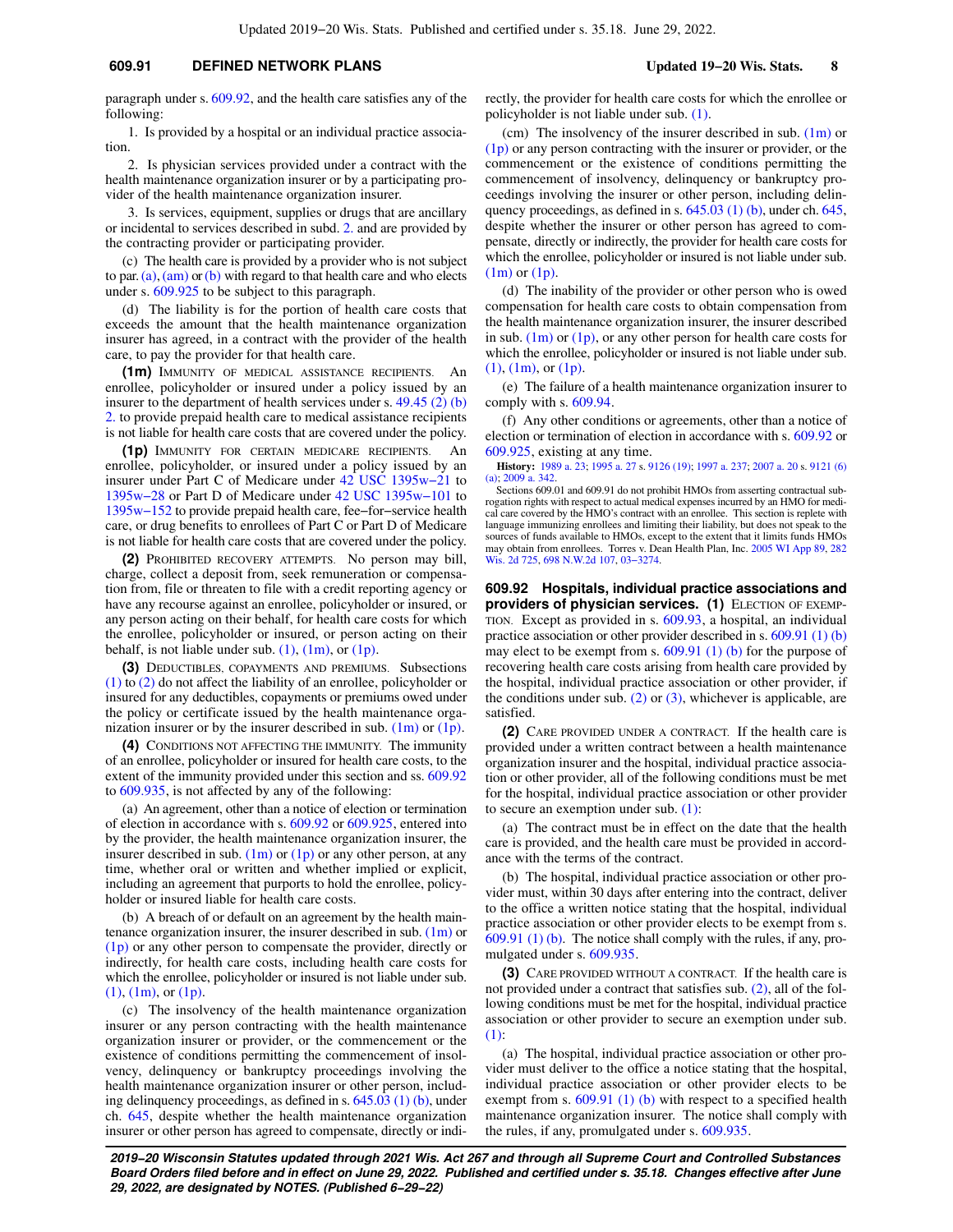(b) If the health care is provided on or after January 1, 1990, and before January 1, 1991, the health care must be provided at least 60 days after the office receives the notice under par. [\(a\)](https://docs.legis.wisconsin.gov/document/statutes/609.92(3)(a)).

(c) If the health care is provided on or after January 1, 1991, the health care must be provided at least 90 days after the office receives the notice under par. [\(a\).](https://docs.legis.wisconsin.gov/document/statutes/609.92(3)(a))

**(4)** TERMINATION OF ELECTION. A hospital, individual practice association or other provider may terminate its election under sub. [\(2\)](https://docs.legis.wisconsin.gov/document/statutes/609.92(2)) or [\(3\)](https://docs.legis.wisconsin.gov/document/statutes/609.92(3)) by stating the termination date in the notice under sub. [\(2\)](https://docs.legis.wisconsin.gov/document/statutes/609.92(2)) or [\(3\)](https://docs.legis.wisconsin.gov/document/statutes/609.92(3)) or in a separate written termination notice filed with the office. The termination notice shall comply with the rules, if any, promulgated under s. [609.935.](https://docs.legis.wisconsin.gov/document/statutes/609.935) The termination is effective for any health care costs incurred after the termination date specified in the notice or the date on which the notice is filed, whichever is later.

**(5)** PROVIDER OF PHYSICIAN SERVICES. A provider who is not under contract with a health maintenance organization insurer and who is not a participating provider of a health maintenance organization insurer is not subject to s. [609.91 \(1\) \(b\) 2.](https://docs.legis.wisconsin.gov/document/statutes/609.91(1)(b)2.) with respect to health care costs incurred by an enrollee of that health maintenance organization insurer.

**History:** [1989 a. 23;](https://docs.legis.wisconsin.gov/document/acts/1989/23) [1997 a. 237.](https://docs.legis.wisconsin.gov/document/acts/1997/237)

**609.925 Election to be subject to restrictions. (1)** NOTICE OF ELECTION. Except as provided in s. [609.93,](https://docs.legis.wisconsin.gov/document/statutes/609.93) a provider described in s.  $609.91(1)(c)$  is subject to s.  $609.91(1)(c)$ for purposes of recovering health care costs arising from health care provided by the provider, if the provider files with the office a written notice stating that the provider elects to be subject to s. [609.91 \(1\) \(c\)](https://docs.legis.wisconsin.gov/document/statutes/609.91(1)(c)) with respect to a specified health maintenance organization insurer. The notice shall comply with the rules, if any, promulgated under s. [609.935.](https://docs.legis.wisconsin.gov/document/statutes/609.935) The notice is effective on the date that it is received by the office or the date specified in the notice, whichever is later.

**(2)** TERMINATION OF ELECTION. A provider may terminate a notice of election under sub. [\(1\)](https://docs.legis.wisconsin.gov/document/statutes/609.925(1)) by stating the termination date in the notice of election or in a separate written termination notice filed with the office. The termination notice shall comply with the rules, if any, promulgated under s. [609.935](https://docs.legis.wisconsin.gov/document/statutes/609.935). The termination date may not be earlier than 90 days after the office receives notice of termination, whether included in the notice of election or in a separate termination notice.

**(3)** EFFECTIVE PERIOD OF ELECTION. Section [609.91](https://docs.legis.wisconsin.gov/document/statutes/609.91) applies to health care costs incurred on and after the effective date of the notice under sub. [\(1\)](https://docs.legis.wisconsin.gov/document/statutes/609.925(1)) or January 1, 1990, whichever is later, and until the termination date of the notice.

**History:** [1989 a. 23.](https://docs.legis.wisconsin.gov/document/acts/1989/23)

**609.93 Scope of election by an individual practice association or clinic. (1)** INDIVIDUAL PRACTICE ASSOCIATION. The election by an individual practice association under s. [609.92](https://docs.legis.wisconsin.gov/document/statutes/609.92) to be exempt from s.  $609.91$  (1) (b) or the failure of the individual practice association to so elect applies to health care costs arising from health care provided by any provider, other than a hospital, under a contract with, or through membership in, the individual practice association. A provider, other than a hospital, may not exercise an election under s. [609.92](https://docs.legis.wisconsin.gov/document/statutes/609.92) or [609.925](https://docs.legis.wisconsin.gov/document/statutes/609.925) separately from an individual practice association with respect to health care costs arising from health care provided under a contract with, or through membership in, the individual practice association.

**(2)** CLINICS. (a) The election by a clinic under s. [609.92](https://docs.legis.wisconsin.gov/document/statutes/609.92) to be exempt from s.  $609.91$  (1) (b) with respect to services described in s.  $609.91$  (1) (b) 2. and [3.](https://docs.legis.wisconsin.gov/document/statutes/609.91(1)(b)3.) or the failure of the clinic to so elect, or the election by a clinic under s. [609.925](https://docs.legis.wisconsin.gov/document/statutes/609.925) to be subject to s. [609.91 \(1\) \(c\)](https://docs.legis.wisconsin.gov/document/statutes/609.91(1)(c)) or the failure of the clinic to so elect, applies to health care costs arising from health care provided by any provider through the clinic. A provider may not exercise an election under s. [609.92](https://docs.legis.wisconsin.gov/document/statutes/609.92) or [609.925](https://docs.legis.wisconsin.gov/document/statutes/609.925) separately from the clinic with respect to health care costs provided through the clinic.

(b) The commissioner may, by rule, specify the types of health care facilities or organizations that qualify as clinics for purposes of this subsection. **History:** [1989 a. 23](https://docs.legis.wisconsin.gov/document/acts/1989/23).

**609.935 Notices of election and termination. (1)** IN ACCORDANCE WITH RULES. If the commissioner promulgates rules governing the form or manner of filing a notice of election or termination notice under s. [609.92](https://docs.legis.wisconsin.gov/document/statutes/609.92) or [609.925](https://docs.legis.wisconsin.gov/document/statutes/609.925), a notice of election or termination notice filed after the rules take effect is not effective unless filed in accordance with the applicable rules.

**(2)** EFFECT OF CERTAIN CHANGES. The effectiveness of a notice of election or termination notice filed with the office under s. [609.92](https://docs.legis.wisconsin.gov/document/statutes/609.92) or [609.925](https://docs.legis.wisconsin.gov/document/statutes/609.925) is not affected by the renaming, reorganization, merger, consolidation or change in control of the provider, health maintenance organization insurer or any other person. The commissioner may, by rule, require a provider to amend a notice of election or termination notice if any of the events in this subsection or other changes affecting the accuracy of the information occur.

**History:** [1989 a. 23](https://docs.legis.wisconsin.gov/document/acts/1989/23).

**609.94 Summary of restrictions. (1)** A health maintenance organization insurer shall deliver a written notice that complies with sub. [\(2\)](https://docs.legis.wisconsin.gov/document/statutes/609.94(2)) to all of the following:

(a) Each provider that contracts with the health maintenance organization insurer to provide health care services, at the time that the health maintenance organization insurer and provider enter into a contract.

(b) Each participating provider of the health maintenance organization insurer, at the time that the provider becomes a participating provider.

**(2)** The notice shall contain a summary of ss. [609.91](https://docs.legis.wisconsin.gov/document/statutes/609.91) to [609.935](https://docs.legis.wisconsin.gov/document/statutes/609.935) and [609.97 \(1\)](https://docs.legis.wisconsin.gov/document/statutes/609.97(1)) and a statement that the health maintenance organization insurer files financial statements with the office which are available for public inspection. The commissioner may, by rule, specify a form for providing the notice required under this section. If the commissioner promulgates such a rule, any notice delivered on or after the effective date of the rule shall comply with the form specified by rule.

**History:** [1989 a. 23](https://docs.legis.wisconsin.gov/document/acts/1989/23); [1997 a. 237.](https://docs.legis.wisconsin.gov/document/acts/1997/237) **Cross−reference:** See also s. [Ins 9.13](https://docs.legis.wisconsin.gov/document/administrativecode/Ins%209.13), Wis. adm. code.

**609.95 Minimum covered liabilities.** A health maintenance organization insurer, whether first licensed or organized before, on or after July 1, 1989, shall maintain, on and after January 1, 1990, at least 65 percent of its liabilities for health care costs as covered liabilities.

**History:** [1989 a. 23](https://docs.legis.wisconsin.gov/document/acts/1989/23).

**609.96 Initial capital and surplus requirements. (1)** MINIMUM CAPITAL AND PERMANENT SURPLUS. (a) Except as provided in par. [\(b\),](https://docs.legis.wisconsin.gov/document/statutes/609.96(1)(b)) if a health maintenance organization insurer is first licensed or organized on or after July 1, 1989, the minimum capital or permanent surplus for the health maintenance organization insurer is \$750,000.

(b) The commissioner may require a greater amount or permit a lesser amount than that specified under sub. [\(1\)](https://docs.legis.wisconsin.gov/document/statutes/609.96(1)) by rule promulgated, or order issued, on or after July 1, 1989.

**(2)** INITIAL EXPENDABLE SURPLUS. A health maintenance organization insurer subject to sub.  $(1)$  shall have an initial expendable surplus, after payment of all organizational expenses, of at least 50 percent of the minimum capital or minimum permanent surplus required under sub.  $(1)$ , or such other percentage as the commissioner specifies by rule promulgated, or order issued, on or after July 1, 1989.

**History:** [1989 a. 23](https://docs.legis.wisconsin.gov/document/acts/1989/23).

**609.97 Compulsory and security surplus. (1) AMOUNT** OF COMPULSORY SURPLUS. Except as otherwise provided by rule or order under sub. [\(2\),](https://docs.legis.wisconsin.gov/document/statutes/609.97(2)) a health maintenance organization insurer,